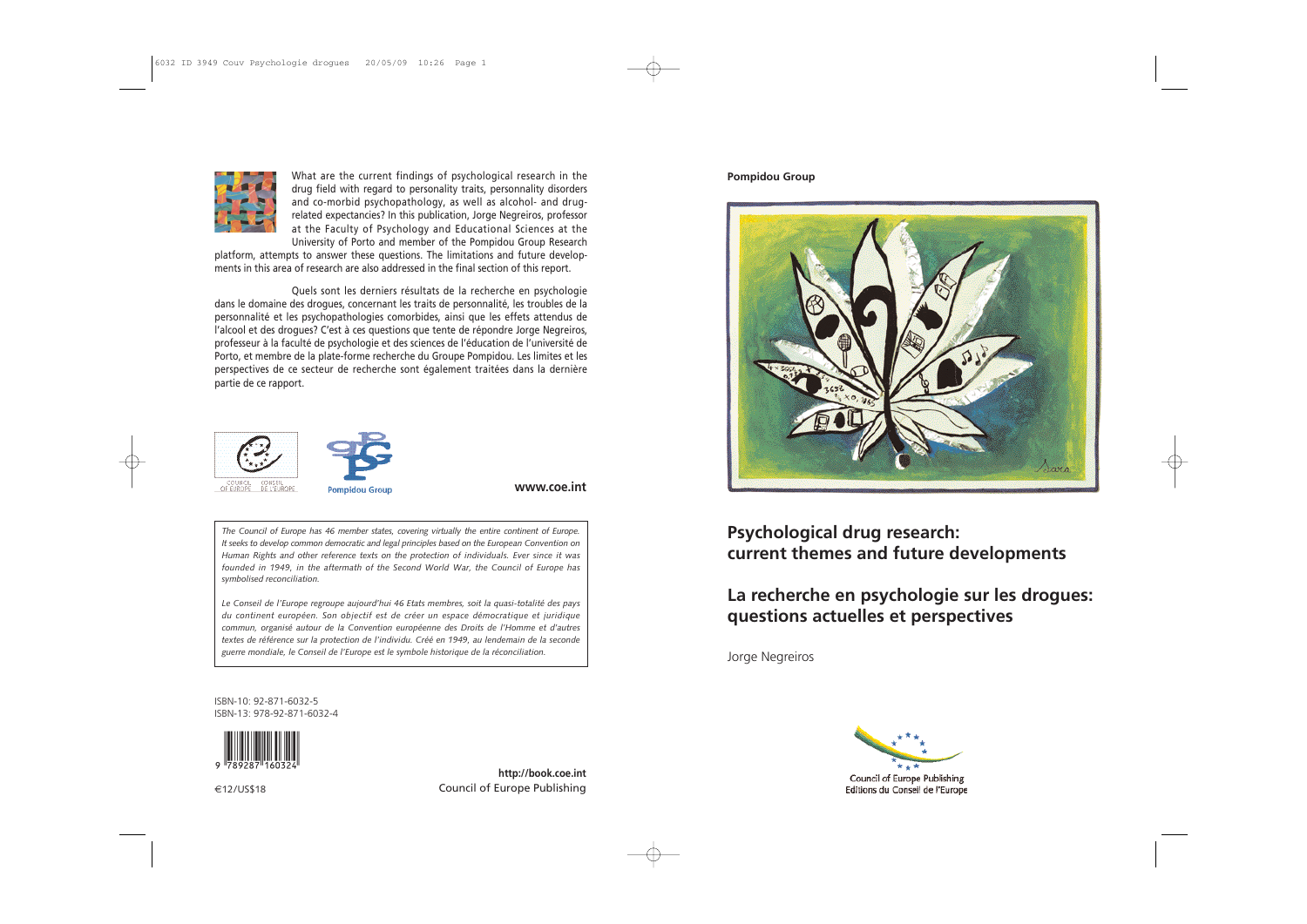## **Psychological drug research: current themes and future developments**

## **La recherche en psychologie sur les drogues: questions actuelles et perspectives**

Jorge Negreiros

Council of Europe Publishing / Editions du Conseil de l'Europe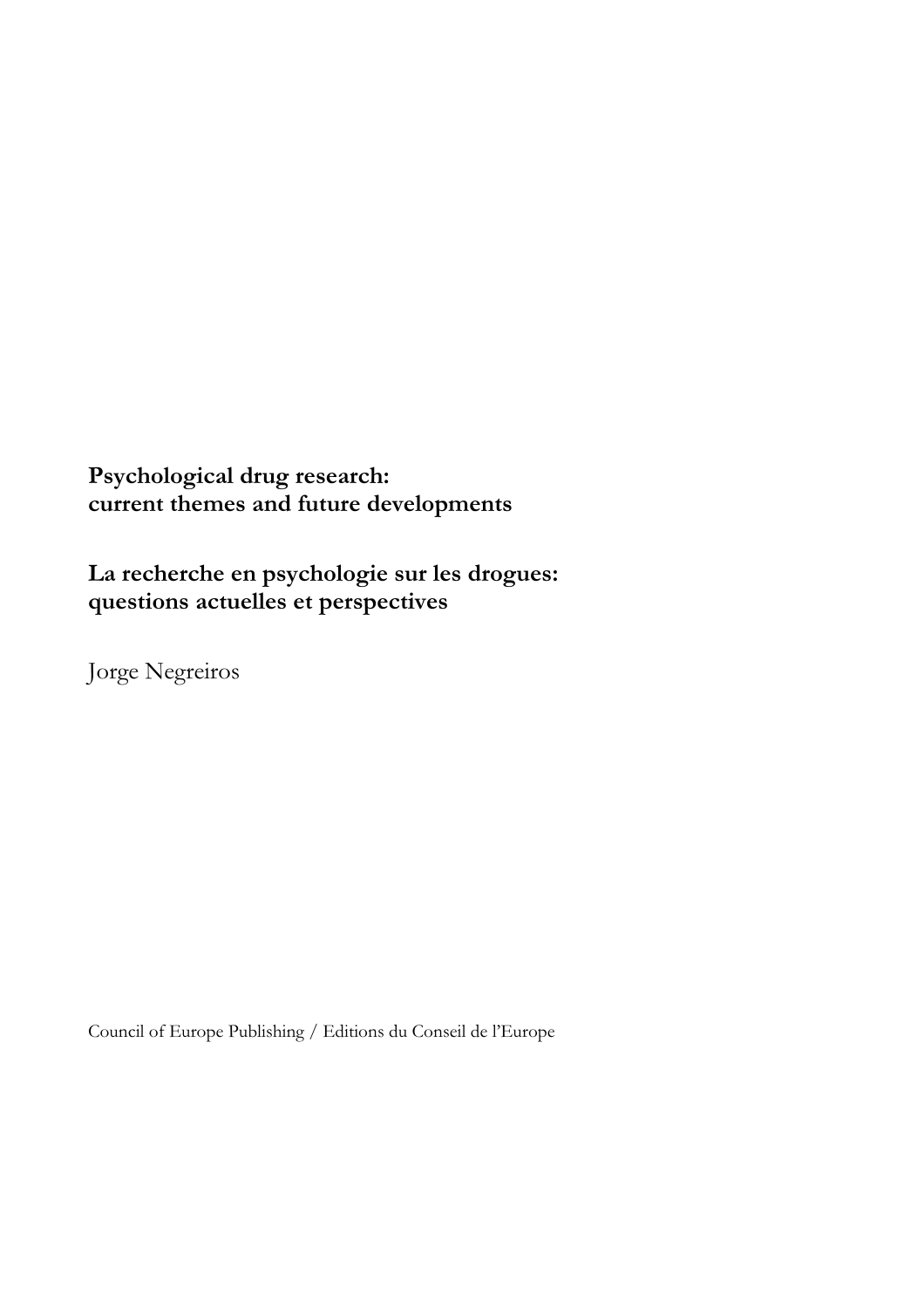*The opinions expressed in this publication are those of the author and do not necessarily reflect those of the Council of Europe.*

All rights reserved. No part of this publication may be translated, reproduced or transmitted, in any form or by any means, electronic (CD- Rom, Internet, etc.) or mechanical, including photocopying, recording or any information storage or retrieval system, without prior permission in writing from the Public Information and Publication Division, Directorate of Communication (F-67075 Strasbourg Cedex or publishing@coe.int).

*Les vues exprimées dans cet ouvrage sont de la responsabilité de l'auteur et ne reflètent pas nécessairement la ligne officielle du Conseil de l'Europe.*

Tous droits réservés. Aucun extrait de cette publication ne peut être traduit, reproduit ou transmis, sous quelque forme et par quelque moyen que ce soit – électronique (CD-Rom, internet, etc.), mécanique, photocopie, enregistrement ou toute autre manière – sans l'autorisatin préalable écrite de la Division de l'information publique et des publications, Direction de la communication (F-67075 Strasbourg Cedex ou publishing@coe.int)

Cover design: Graphic Design Workshop, Council of Europe Cover picture: drawing by Sara Whomsley (15 years), Strasbourg, 2006

Couverture réalisée par l'Atelier de création graphique du Conseil de l'Europe Illustration de la couverture réalisée par Sara Whomsley (15 ans), Strasbourg, 2006

Council of Europe Publishing Editions du Conseil de l'Europe F-67075 Strasbourg Cedex http://book.coe.int

ISBN-10: 92-871-6032-5 ISBN-13: 978-92-871-6032-4 © Council of Europe, September 2006/septembre 2006 Printed at the Council of Europe Imprimé dans les ateliers du Conseil de l'Europe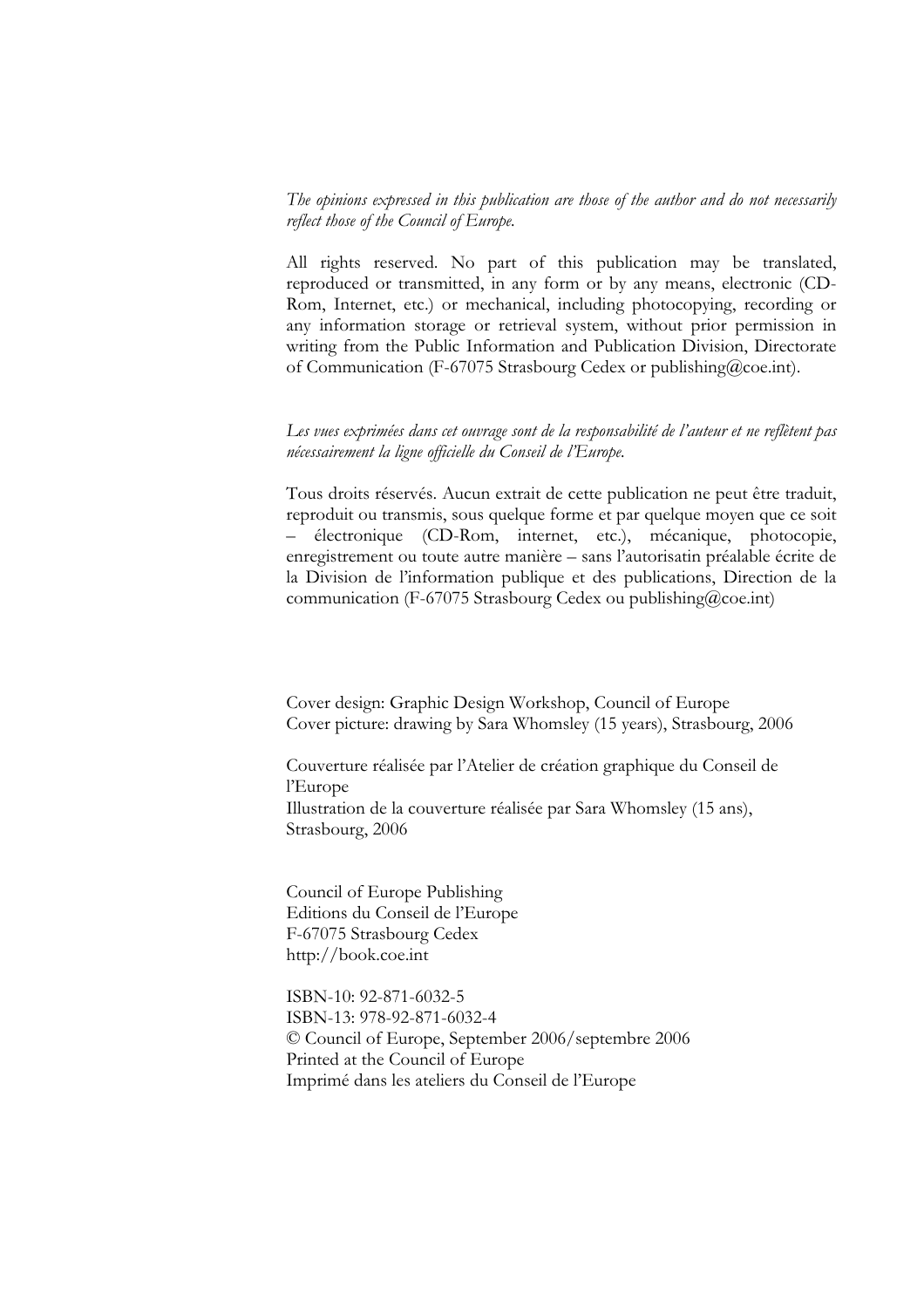### **Psychological drug research: current themes and future developments**

English version p. 5

## **La recherche en psychologie sur les drogues : questions actuelles et perspectives**

Version française p. 43

**P-PG Res (2006)6**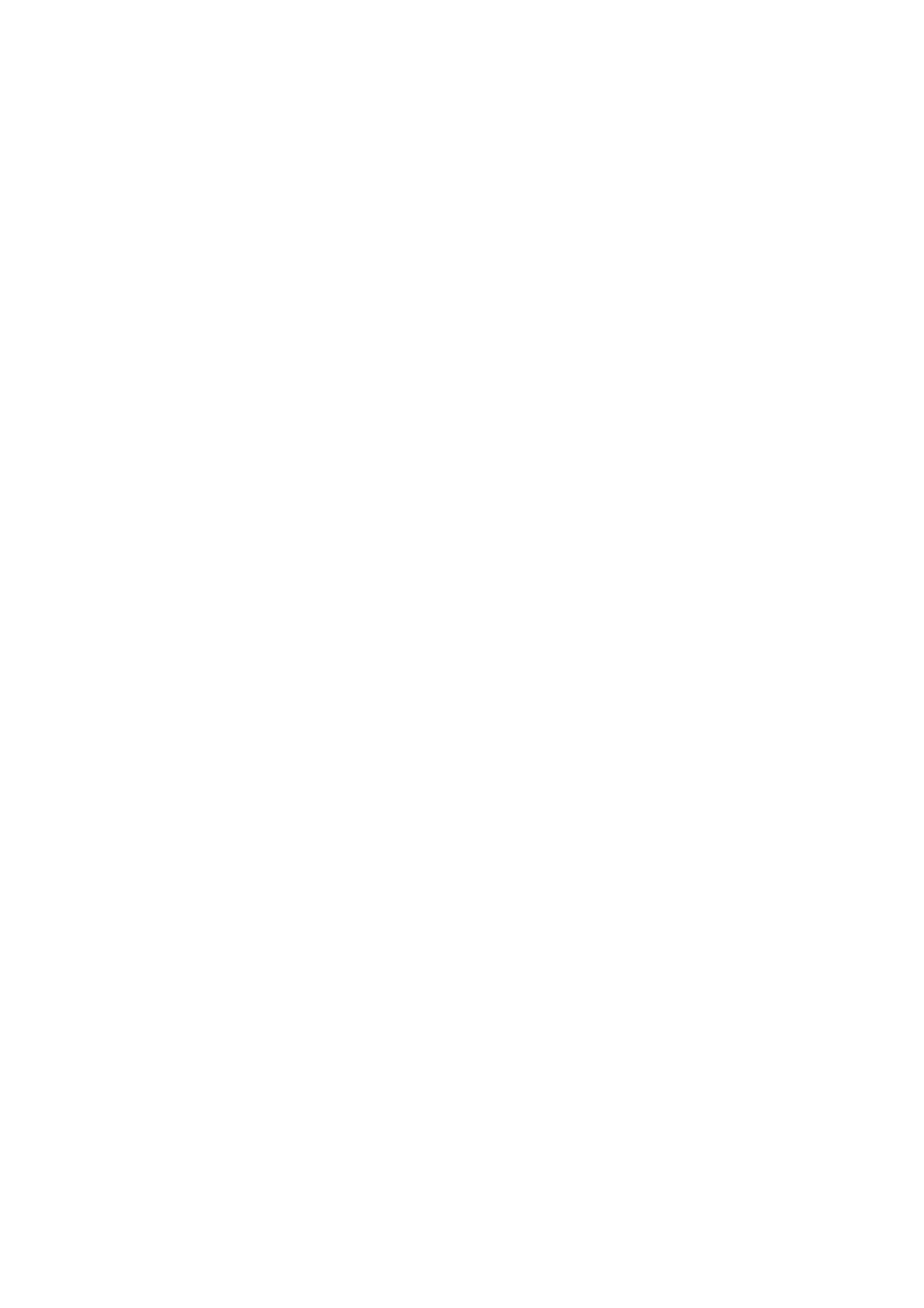### **Psychological drug research: current themes and future developments**

# by<br>Jorge Negreiros

Professor in Psychology Faculty of Psychology and Educational Sciences University of Porto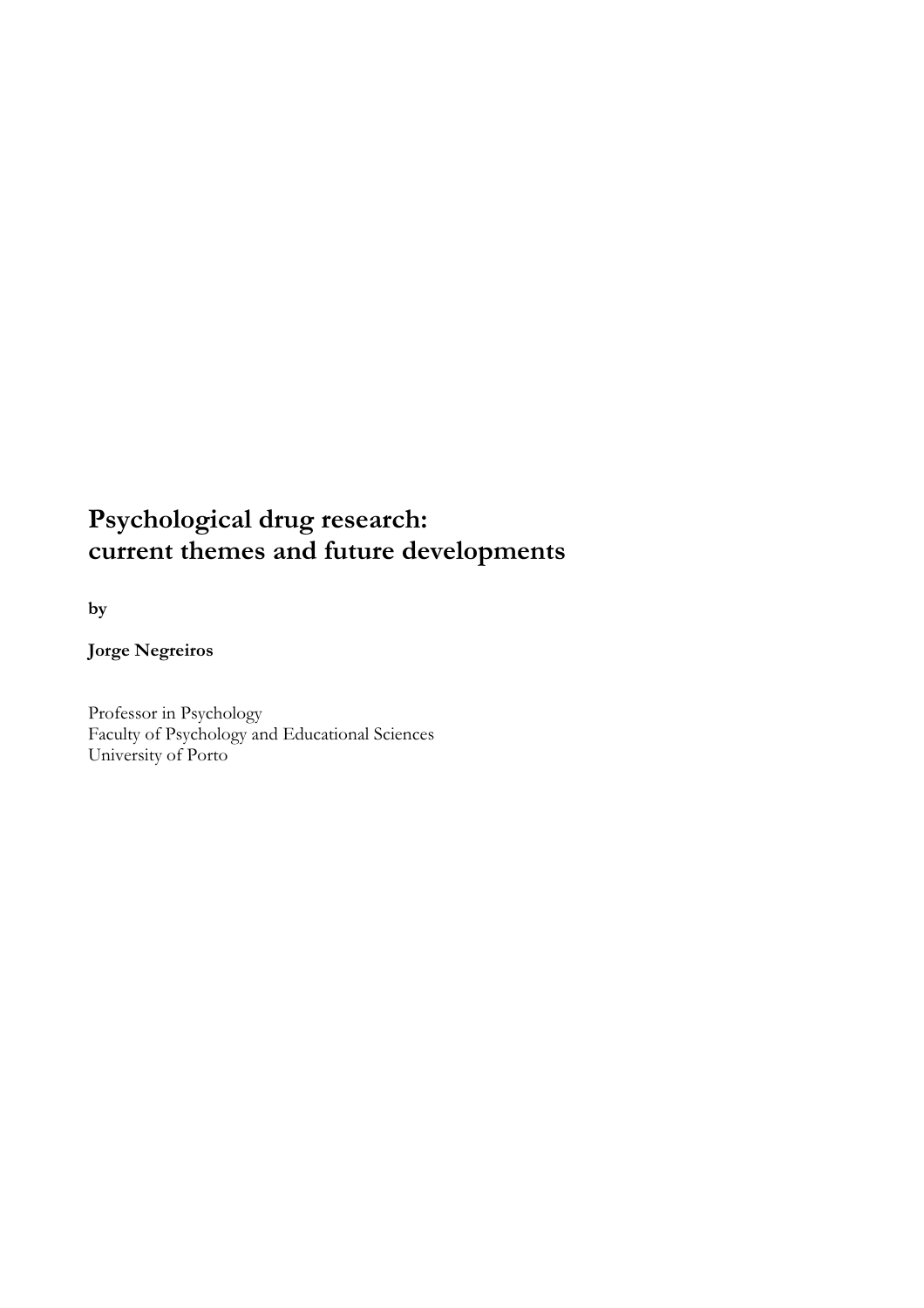#### **POMPIDOU GROUP**

The Co-operation Group to Combat Drug Abuse and Illicit Trafficking in Drugs (Pompidou Group) is an inter-governmental body formed in 1971. Since 1980 it has carried out its activities within the framework of the Council of Europe. Thirty five countries are now members of this European multidisciplinary forum which allows policy-makers, professionals and experts to exchange information and ideas on a whole range of drug misuse and trafficking problems. Its new mission adopted at the Ministerial Conference of Dublin in October 2003 is the promotion of dialogue and interaction between policy, practice and science with a special focus on the practical implementation of drug policies.

Through the setting up in 1982 of its group of experts in epidemiology of drug problems, the Pompidou Group was a precursor for the development of drug research and monitoring of drug problems in Europe. The multi city study which aimed to assess, interpret and compare drug use trends in Europe is one of its major achievements. Other significant contributions include the piloting of a range of indicators and methodological approaches such as a methodology for school surveys which gave rise to the ESPAD (European School Survey Project on Alcohol and other Drugs)<sup>1</sup>, treatment demand (Treatment Demand Indicator)<sup>2</sup>, prevalence estimation (Estimating the Prevalence of Problem Drug Use in Europe" publication) and qualitative research. The most recent activity has been the holding of a conference in 2004 on linking research, policy and practice.

The present paper has been commissioned by the Pompidou Group from Jorge Negreiros, Professor in Faculty of Psychology and Educational Sciences, at the University of Porto and formed the starting point for discussions of the recently set up research platform. It is the first time that psychological drug research has been tackled by the Group.

<sup>1</sup> initiated by the Swedish Council for Information on Alcohol and Other Drugs and supported by the Pompidou Group

<sup>2</sup> See Pompidou Group list of documents and publications at the end of this publication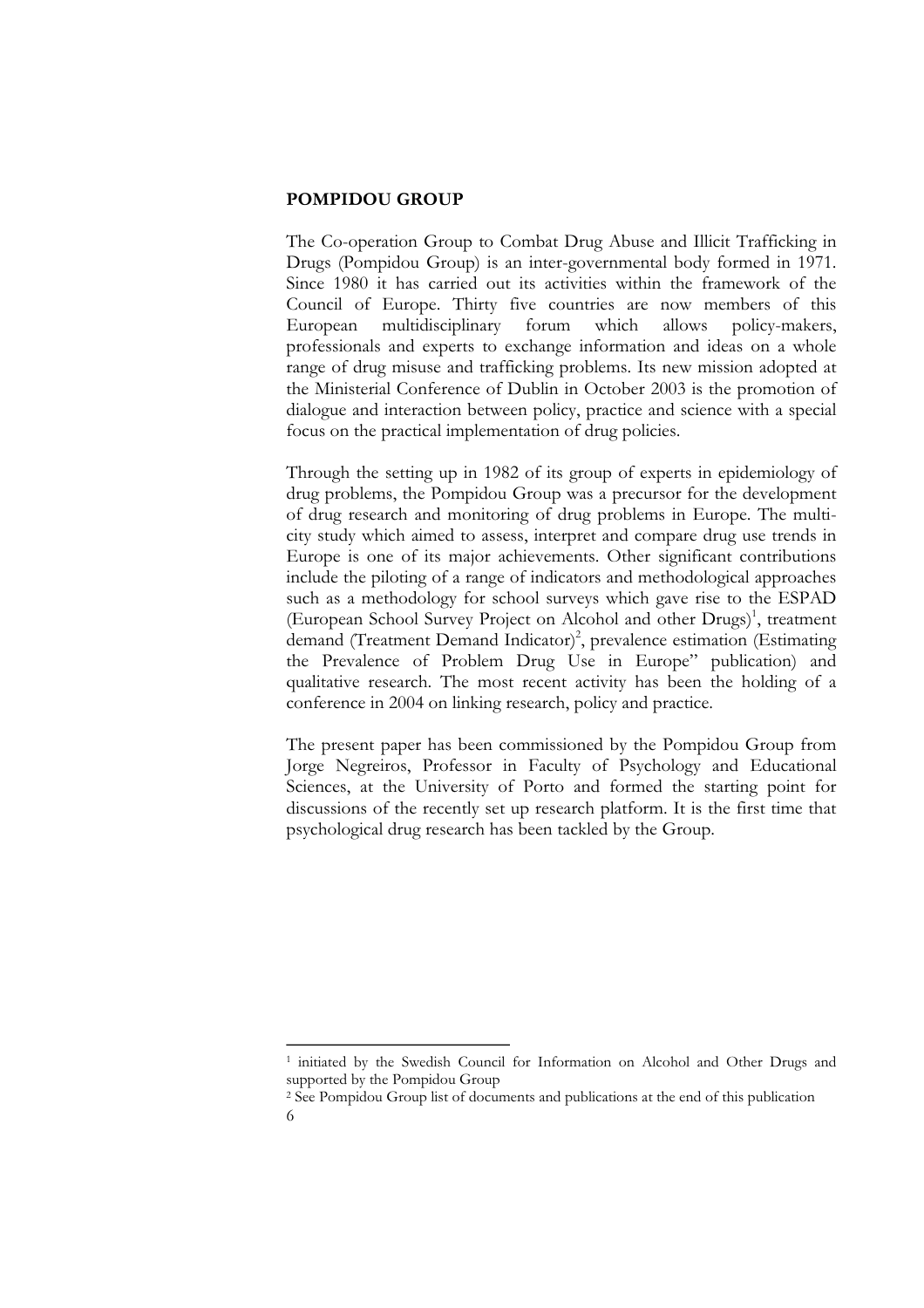#### **CONTENTS**

| 1.                                                           |                                                           |  |
|--------------------------------------------------------------|-----------------------------------------------------------|--|
| 2.                                                           |                                                           |  |
| 3.                                                           |                                                           |  |
| 4.                                                           |                                                           |  |
| 4.1                                                          |                                                           |  |
| 4.1.1                                                        |                                                           |  |
| 4.1.2                                                        |                                                           |  |
| 4.2                                                          | Personality disorders and comorbidity psychopathology  22 |  |
| 4.3                                                          |                                                           |  |
| 5.                                                           |                                                           |  |
| 6.                                                           |                                                           |  |
| <b>List of Pompidou Group documents and publications </b> 83 |                                                           |  |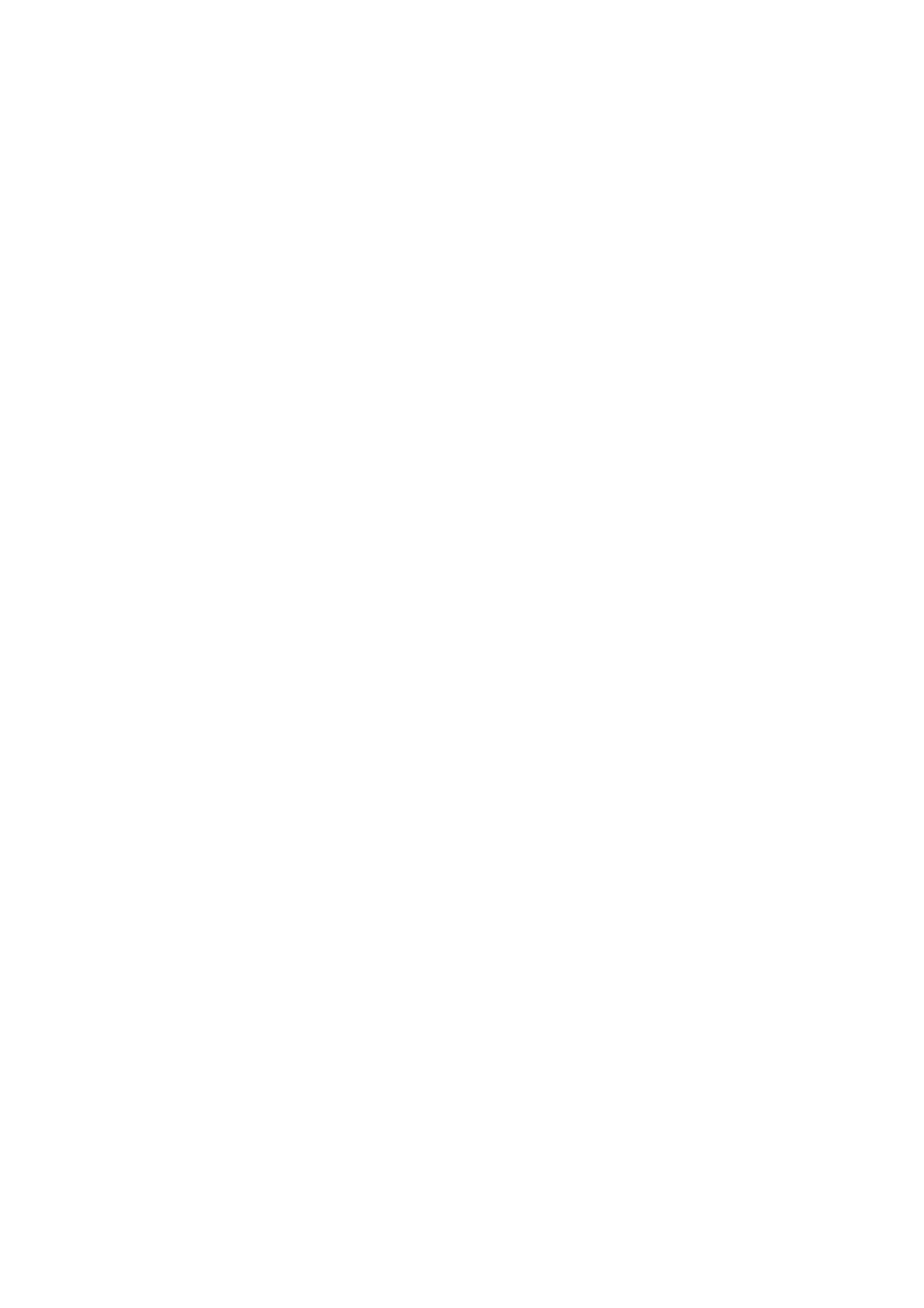#### **1. OVERVIEW**

The goal of this review is to provide an overview of the current findings related with psychological research in the drug field. Three major comorbid psychopathology and; 3) alcohol and drug related expectancies.<br>For each of these domains, an exploration of important conceptual, theoretical and methodological aspects will be undertaken. A final section addresse developments in this area of research.

#### **2. SUMMARY**

Psychological research in the drug field has witnessed important developments over the past 20 years. The major findings may be summarized as follows:

- Several personality traits have been shown to have an association with substance use/abuse and thus have a high predictive utility in psychological research in the drug field.
- The research effort to differentiate broad personality traits that correlate with drug use has lead to the identification of the general construct of disinhibition as an important personality dimension related to drug abuse.
- Sensation seeking and impulsivity, two highly similar indicators of this construct, appear to be the personality traits that better predict drug use patterns, across different classes of drugs.
- Recent research studies have shown that personality traits often precede the onset drug use, indicating that, at least for some classes of drugs, personality features may have a predictive value, acting as a predisposing factor for substance abuse.
- Some research also points to the possibility that an interactive effect may occur between drug abuse and specific personality traits thus indicating that these personality characteristics and drug use appear to mutually influence each other.
- Although sparse, research examining the relationship between personality traits and personality disorders in drug abuse has shown that certain personality characteristics (e.g., sensation seeking) are associated with psy suggested that personality may act as a predisposition factor that is independent of comorbid psychiatric conditions.<br>Expectancy variables have been consistently indicated as potent
- predictors of drug use and its consequences. In addition, some research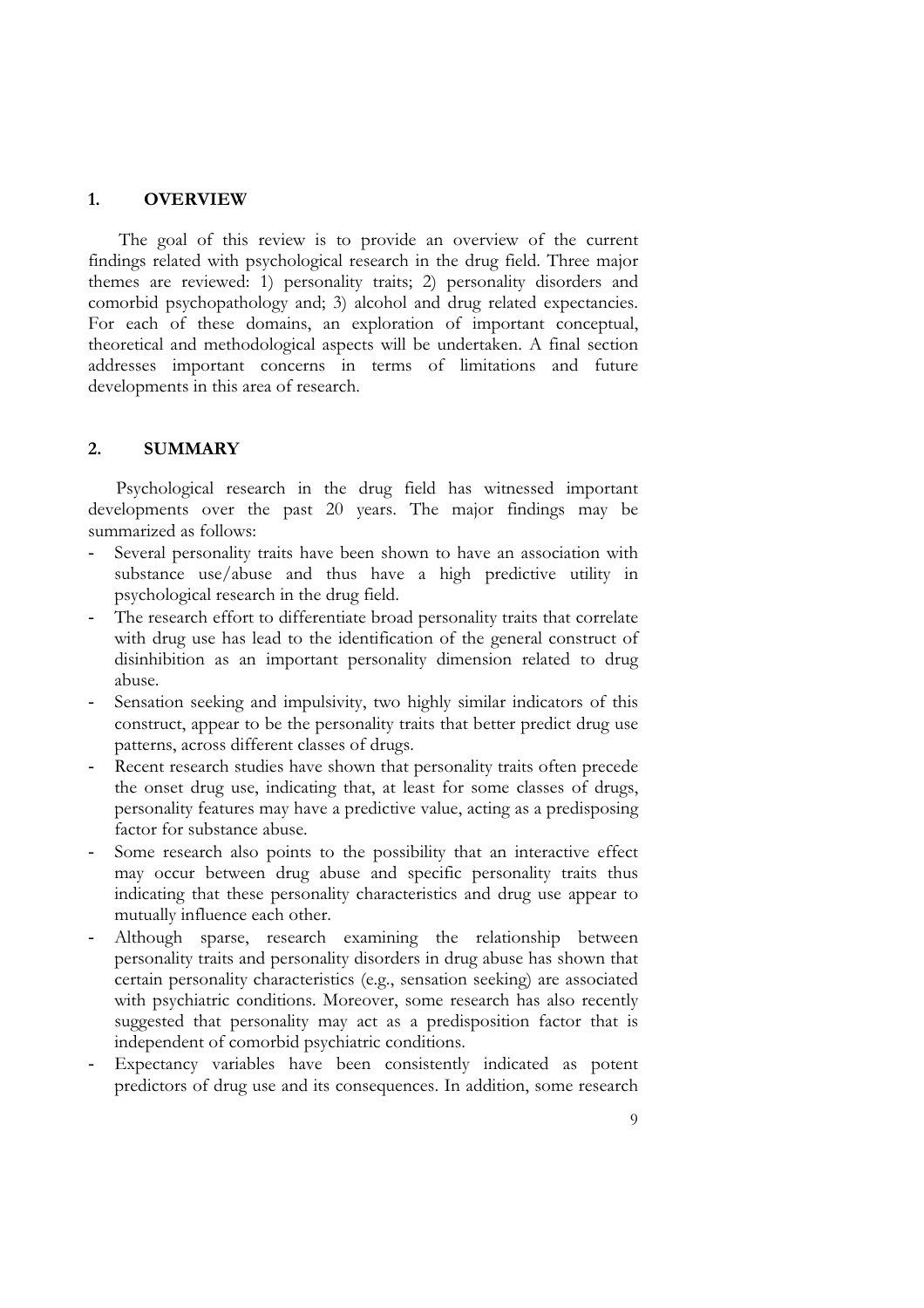has highlighted the point that alcohol and drug related expectancies have direct effects on drug use with expectancy constructs showing an even stronger predictive value than most personality variables.

#### **3. INTRODUCTION**

Different theoretical formulations have focused on sociocultural, psychological and biological constructs to explain the roots of drug abuse. A vast range of variables fall within the general domain of psychological dimens of drug use" will be used in this paper in a somewhat inclusive sense. The<br>term is made in reference to patterns of thought and behaviour, including<br>behavioural traits, personality disorders, motives and expectancies as re

with drug use. The possibility that certain personality traits are associated with particular patterns of substance use has been extensively examined by researchers. Nevertheless, it is important to clarify the meaning of the concept of "personality" as related to drug abuse since research questions may vary accordingly to the definition.

Historically, conceptualisations of alcoholism and drug addiction posited the existence of an addictive personality based in psychodynamic formulations of pathological dependency. This perspective is clearly stated within the first and second editions of the DSM which classified alcoholism and drug addiction as types of "sociopathic personality disturbances," and then later under a broader category of "personality disorders." This conceptualisation was abandoned with DSM-III (American Psychiatric disorders through their re-location on separate axes. According to Ball (2005), "this dissociation of personality from addiction expresses the failure during the preceding two decades to identify a single personality type"

(p. 75).<br>It is now widely admitted that the addictive personality does not exist,<br>or has, at least, been largely rejected (Kerr, 1996; Nathan, 1998). Nevertheless, research evidence points to individual differences in several personality traits that have been consistently associated with drug abuse and<br>drug dependence. These traits are conceptualised as not simply<br>consequences of drug abuse. In particular, several studies have shown that<br>drug d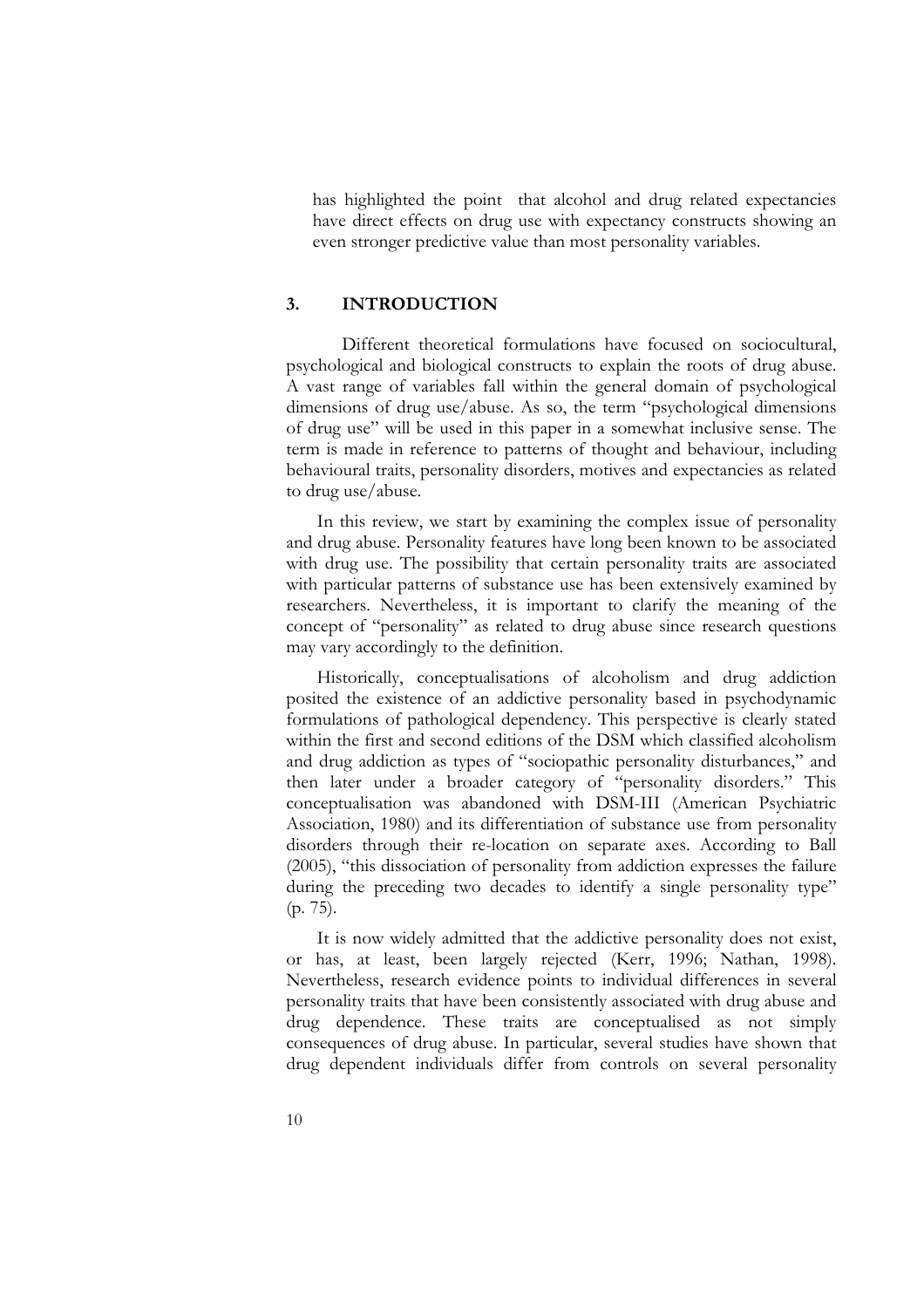characteristics including, impulsivity, sensation seeking, and proneness toward social deviance.

These findings raised a number of important questions. First, the interest of the researchers has evolved toward the identification of personality traits that correlated with drug use, separating substance use from personality pathology. Second, this shift has lead to the recognition from that a number of personality traits commonly observed in drug abusers do not express inevitably pathological processes (Wolff & Katleen, 2002; Odum et al., 2000). Consequently, the first section of this paper reviews evidence that supports the role of distinct personality traits involved in drug use/abuse. As so, the term *personality traits* will be used here to refer to nonpathological factors related to thought patterns and behaviours involved in drug use.

Although research comparing personality features of drug users/abusers has shown various inconsistencies, an extensive literature now supports an important role for personality in drug abuse. According to some authors (e.g., Conway et al., 2003), the discrepancies found in personality research and drug abuse may be partially due to problems related with the definition of drug abuse groups, level of polydrug involvement, com

Despite these inconsistencies, it is generally recognized that there are a limited number of broad personality traits that correlate with drug abuse.<br>Although various personality traits have been investigated in their rela on the general construct of disinhibition. This construct has been designated in different ways: 1) behavioural disinhibition (Watson & Clark, 1993; Conway et al., 2003; 2) behavioural undercontrol (Sher at al., 1991; Sheier, 2001); 3) trait disinhibition (McGue et al., 2001); 4) disinhibithory<br>personality traits (Ball, 2005); 5) externalising disorders (Krueger et al.,

1998).<br>Personality traits such as sensation seeking, novelty seeking, impulsivity,<br>constraint and unconventionality are highly similar indicators of this general construct. As so, some authors (e.g. Conway et al., 2003) express the view<br>that the research findings in this field inevitably lead to the conclusion that behavioural disinhibition (or other similar concepts that have been used to define this construct) is actually the most important personality dimension related to drug abuse. An additional important issue is that other personality<br>traits not based on this construct seem to overlap with behavioural<br>disinhibition indicators. For example, some authors (e.g., Sher & Trull,<br>19 measures used to record this trait actually overlap with those used to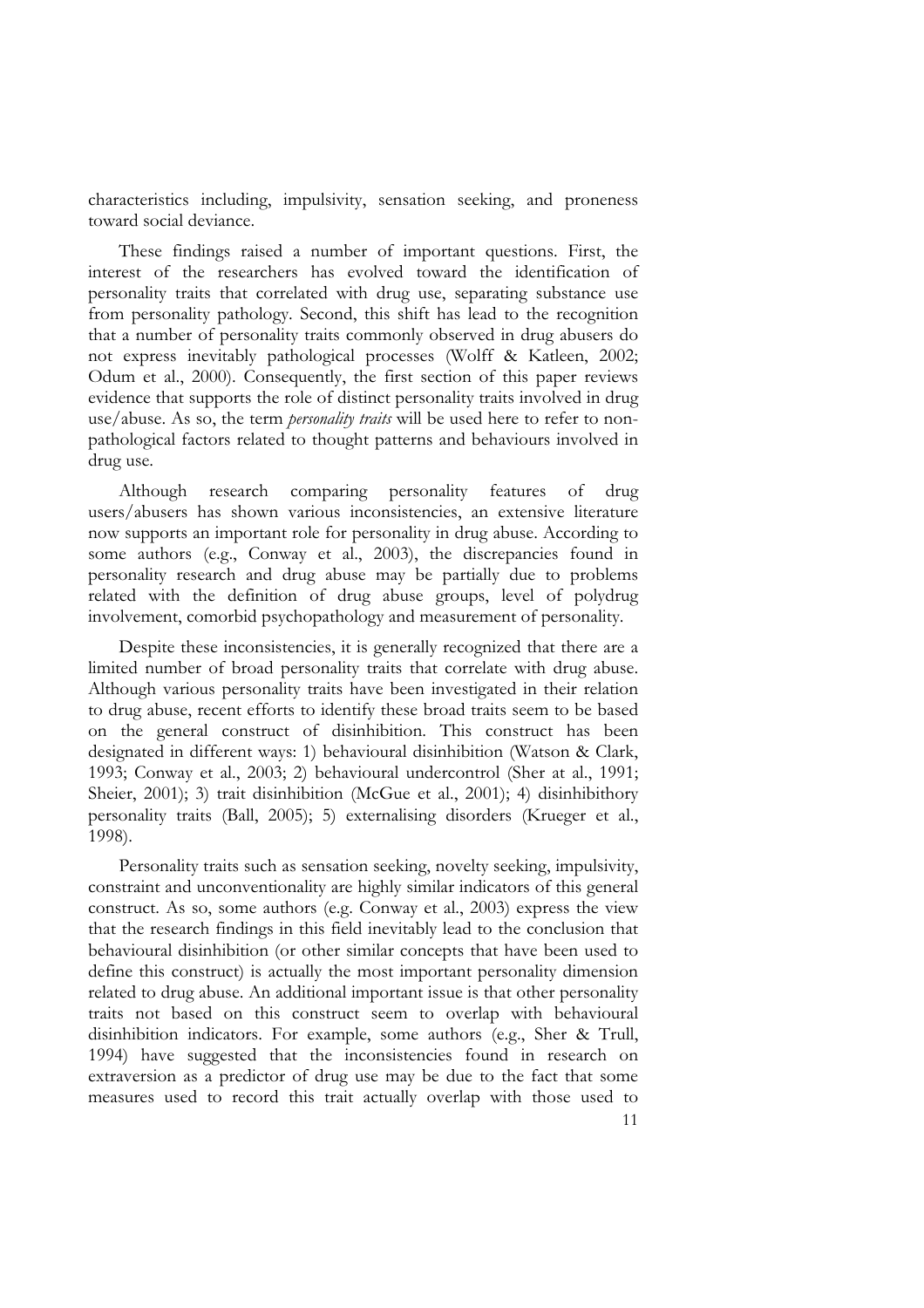measure sensation seeking. This in itself would suggest that studies of extraversion are actually indirect measures of sensation seeking.

Research has also shown that disinhibitory personality traits have not only been well validated as predictors of substance use both in adolescents use, chronic/heavy use, conduct and antisocial personality disorders,<br>violence, arrests, substance dependence severity, HIV risk behaviours,<br>psychiatric symptoms, mood disorders, suicide attempts, family history, and<br>early various investigations, namely, the personality traits of sensation seeking, novelty seeking and impulsivity. Consequently, the application of the construct of behavioural disinhibition could lead to "a parsimonious synthesis of the personality findings that might otherwise be interpreted as distinct" (Conway et al., 2003; p. 71).<br>The question addressed in the next section is generally related to personality disorders and problem drug

differentiation of substance abuse behaviours from specific personality traits and personality disorders remains a central issue in psychological research in the drug field. We have, then, assumed, as other authors (e.g., Ball, 2005), the relevance of examining separately normal personality trait dim and personality disorder categories.

Researchers examining the relationship between drug abuse and personality disorders have traditionally explored these themes in terms of prevalence estimates of personality disorders among drug addicts, including the relationship between class of drug and personality disorders. A More promising approach would appear that oriented towards a clarification of the relationship between personality traits and disorders and problem drug use. Some studies addressing this issue present interesting results showing that specific personality characteristics (e.g., sensation seeking) are associated with comorbid personality disorders. An additional important issue involves the examination of the nature of the links between personality traits and disorders that are comorbid with drug abuse and drug dependence. Some studies have indicated, for instance, that personality traits lead to alcohol and drug abuse once controlling for comorbid personality disorders.

12 The research on alcohol and drug related expectancies also represent a<br>very productive area of psychological research in the drug field that has<br>grown exponentially over the past decades. The work on expectancies is<br>associ and drugs that in themselves may act as predisposing factors of substance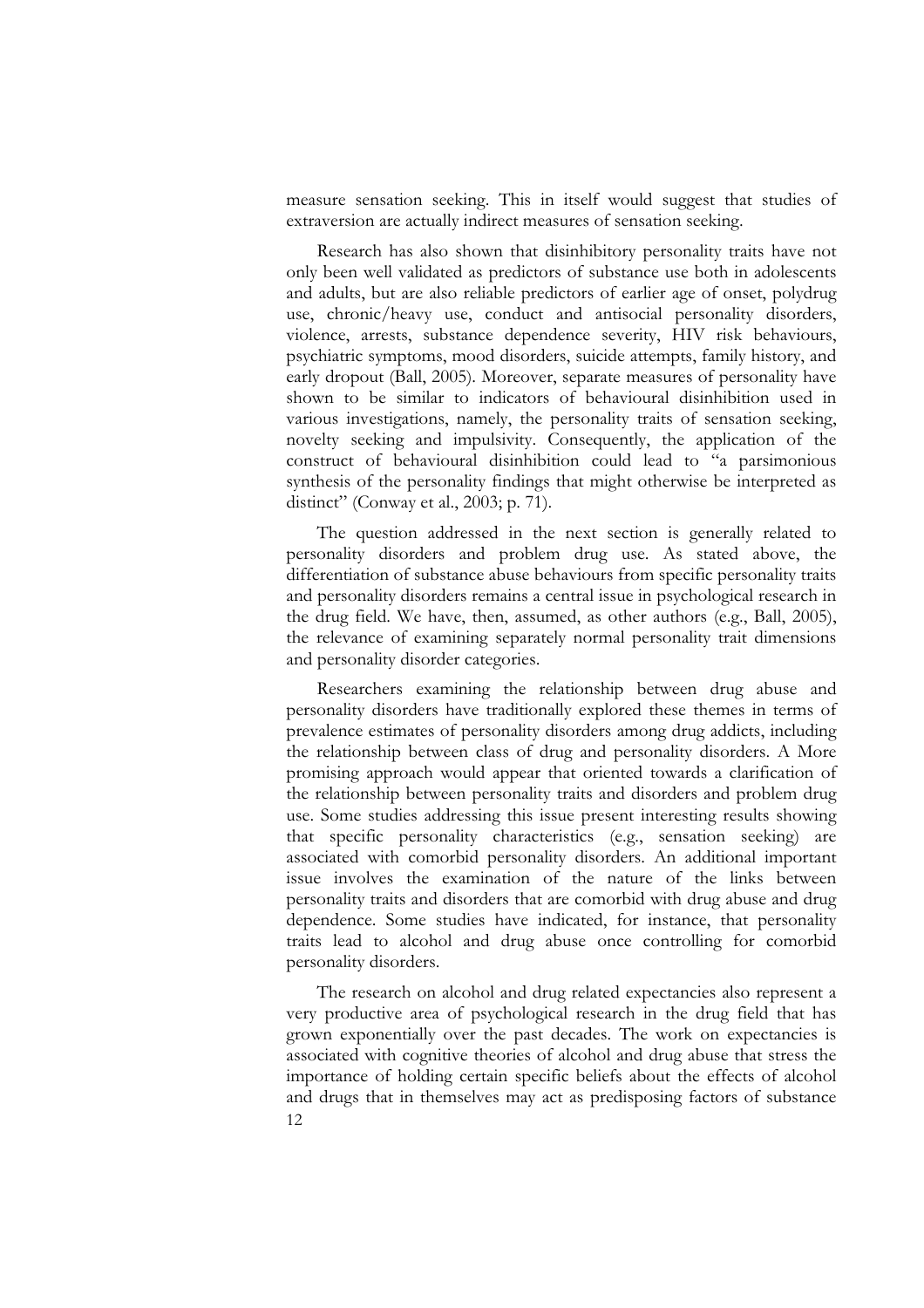abuse. In particular, the notion that the anticipated positive effects of using a drug may explain substance abuse is now widely accepted. This notion has been expressed in the concept of expectancies. This construct has been labelled in different ways to include outcome expectancy (Christiansen et al., 1989), perceived functions (Jessor & Jessor, 1977), subjective reasons for using a drug (White & Bates, 1993), and cognitive motivation (Stacy et al., 1991).

Expectancy variables have been consistently identified as strong predictors of drug abuse and its problem consequences. In general, positive expectancies about the effects of alcohol or drugs are associated with increased alcohol and drug use and related problems. Importantly, abuse through which personality traits exert their influences (Sher et al., 1991; Williams & Clark, 1998). According to this formulation, expectancies mediate the effects of personality. If so, a specific personality trait may be manifested cognitively in expectancies that influence more directly drug behaviour. The influence of personality traits would then be mediated through expectancies, relegating personality traits per se to the background. In other formulations, expectancies and personality traits are

conceptualised as competing constructs in prediction of substance abuse. In this perspective, expectancy constructs are viewed as exerting a more direct effect on drug abuse. However, despite evidence supporting the predictive utility of expectancies, few studies if any have integrated the expectancy and trait approaches in research on alcohol and drug abuse. (Stacy et al, 1995).

#### **4. CURRENT DOMAINS**

#### **4.1 Personality traits**

Based on the analysis presented in the introduction, we have decided to explore in further detail two personality variables that have stimulated various investigations over the past 25 years and that have been most developed in personality models: 1) Sensation seeking (also designated novelty seeking or behavioural undercontrol) and; 2) Impulsivity. These two personality traits underlying alcohol and drug abuse fall under the general construct of disinhibitory personality traits or behavioural disinhibition discussed above.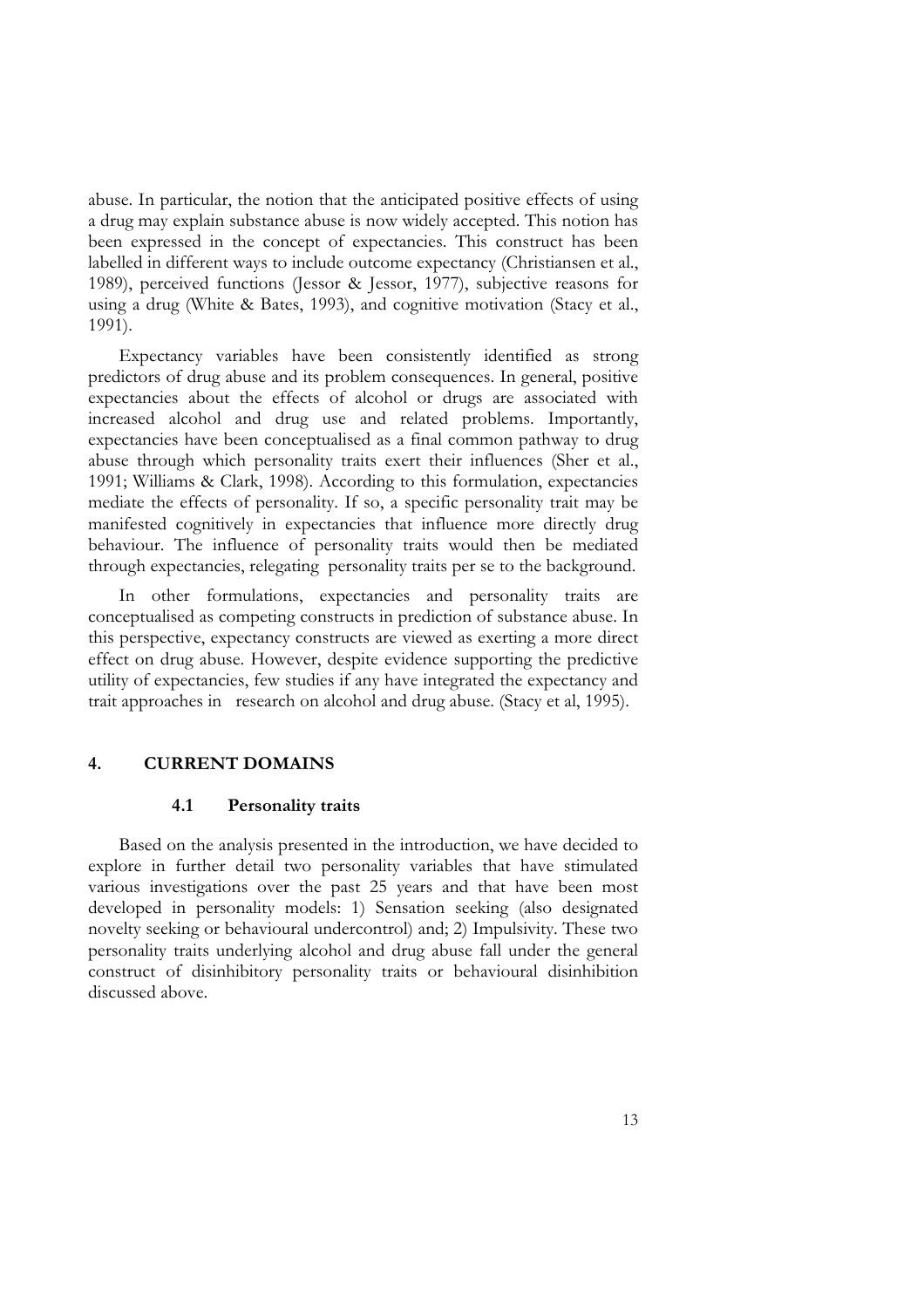#### **4.1.1 Sensation seeking**

Sensation seeking is a personality trait characterized by the extent of a person's desire for novelty and intensity of sensory stimulation (Andrew & Cronin, 1997). According to Zuckerman (1991), sensation seeking increases during adolescence and then levels off in the mid-to late 20s. Studies have shown that sensation seeking is related to various psychological indicators and behavioural expressions, particularly in the domains of vocational

choices, habits, hobbies, risk perception, and risk appraisal (Roberti, 2004).<br>In general, individuals that score high in sensation seeking tend to get<br>involved in behaviours that increase the amount of stimulation and aro participation in risky activities such as mountain climbing (Cronin, 1991), sky-diving (Hymbaugh & Garret, 1974), auto racing and other high-risk sports (Franques et al., 2003). Conversely, sensation-seeking individuals sh a recent study, Desrichard and Denarié (2005), from the University of Savoie (France), have examined the tendency for risk taking in a sample of 201 young people. Sensation seeking emerged as the only significant personality variable, in a group of variables that also included positive affectivity and negative affectivity, that was associated both to occasional and

It is assumed that these types of experiences may have a biological basis. Moreover, these activities are rewarding probably because they fill some innate biological need for stimulation. Some research links the D4 dopamine receptor gene with novelty seeking (Benjamin et al., 1996; Cloninger et al., 1996; Ebstein et al., 1996). Probably, if sensation seeking and drug-seeking behaviours in humans activate a similar neurological system, high stimulation may function as substitutes for drug use (Bardo & Mueller, 1991; Bardo et al., 1996). This may be one of the main reasons why many researchers have hypothesized that the need for stimulation, present in sensation seeking individuals, makes them more vulnerable to drug abuse and more susceptible to the reinforcing effects of drugs (Zuckerman, 1979; Newcomb & Bentler, 1988; Andrucci et al., 1989; Watson and Clark, 1993; Stacey et al., 1993 Andrew & Cronin, 1996; Bardo et al., 1996).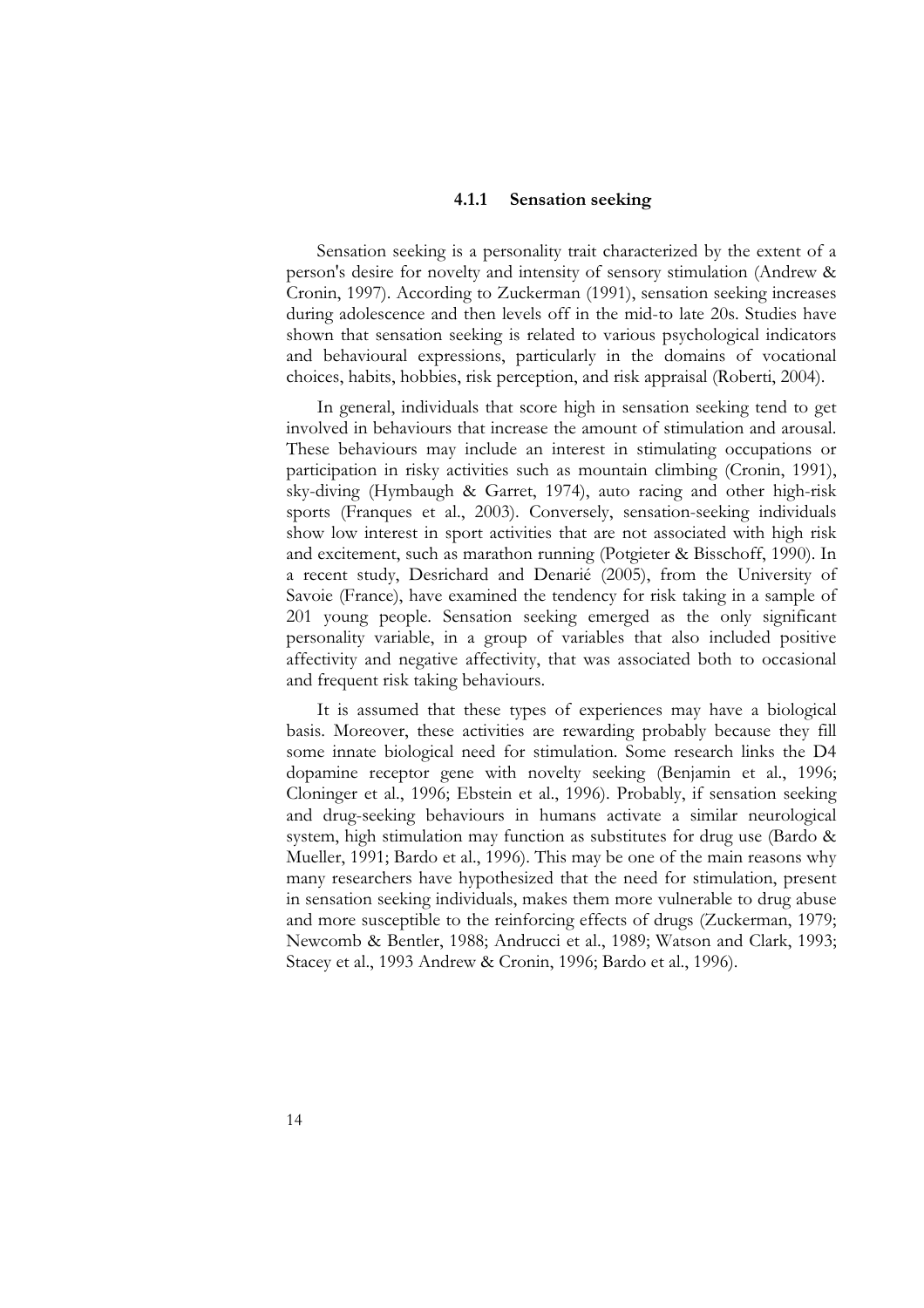#### *Definition and measurement of sensation seeking*

Sensation seeking is "a trait defined by the seeking of varied, novel, complex, and intense sensations and experiences, and the willingness to take physical, social, legal, and financial risks for the sake of such experien rewarding presumably because they fill some innate biological need for novelty.

Sensation seeking has been measured as a personality trait (Pearson, 1970, 1971; Zuckerman, 1979, 1984, 1994; Zuckerman et al., 1972). Nevertheless, some authors (e.g., Donohew et al., 1998; Everett & Palmgreen, 1995) have to the four subscales of the SSS-V: thrill and adventure seeking, experience seeking, disinhibition, and boredom susceptibility (Zuckerman et al., 1978). Factor replication of the SSS-V has been demonstrated with clinical non-clinical US, British, Australian, French, and Canadian samples (Ball et al., 1994; Zuckerman et al., 1978).<br>Some problems concerning internal reliability of the subscales have been raised in a recent reliability genera

reliability coefficients for the subscales of the SSS-V (Deditius-Island et al., 2002), particularly in younger samples. This finding stresses the need to keep on assessing the factor structure and reliability of items in younger samples.

#### *Sensation seeking and drug use/abuse*

The relationship between sensation seeking (or novelty seeking) and substance abuse has been well demonstrated by several studies. A number of researchers have indicated that there is a strong relationship between sensatio Andrucci et al., 1989; Jaffe and Archer, 1987; Pedersen et al., 1989; Von Knorring et al., 1987; Ball et al., 1994).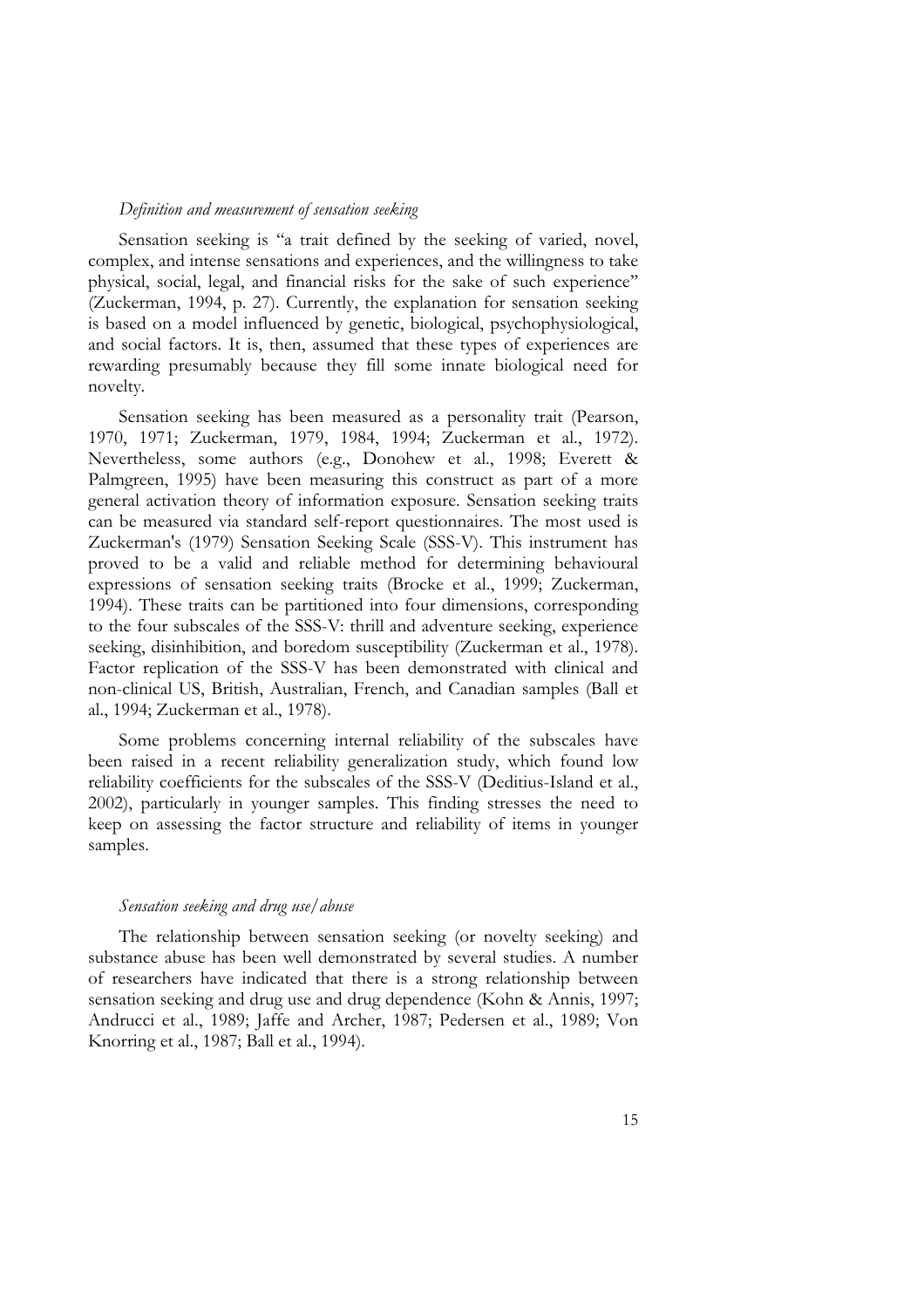Sensation seeking has been indicated as a potent precursor of drug abuse as well as a personality feature that strongly influences drug use patterns. Several studies view sensation seeking as the single most important personality predictor of substance use. Moreover, this personality trait has<br>been shown to be the most powerful predictor of early onset of drug use<br>and abuse across drug categories compared to other personality and psychopathology measures (Andrucci et al., 1989; Jaffe & Archer, 1987; Horvath et al., 2004).<br>Consistent evidence demonstrates that individuals with a high need for stimulation start using drugs at an earlier age and are m

steinulation seekers to become regular users (Bates et al., 1994; Kosten et al., 1994; Kilpatrick et al., 1976; Pedersen, 1991; Schwarz et al., 1978; Zuckerman, 1979, 1984, 1994). Cloninger and colleagues (1988) showed that novelty seeking at age eleven predicted alcohol use at age 27. Barnea and colleagues (1992) found that sensation seeking was the only personality<br>trait that predicted substance use. It had a strong direct as well as indirect<br>effect on drug use, on behavioural intentions, and on attitudes tow drugs. Stacy and colleagues (1993) found that sensation seeking predicted important personality trait given its consistent strength as a predictor of drug use and its apparent stability over lifespan.

While most of the research on sensation seeking in the drug field has<br>focused on young adult populations, evidence shows that the relationship<br>also holds true in adolescent populations. This measure of personality<br>seems to 1998). Among the studies using adolescent populations, the total sensation seeking score has been shown to be a reliable predictor of drug use. In a study with high school students (12-18 years old), Donohew and colleagues (1990; 1998) found that, relative to low sensation seekers, high sensation seeking individuals used more drugs, including alcohol, marijuana and cocaine. Similarly, Schwartz and colleagues (1978) found a positive and Segal and Singer (1978) report that compared to various other personality measures, sensation seeking provided the best discriminatory measure between user and nonuser groups. It is also important to note that<br>some studies have indicated that the *disinhibition* and *experience seeking* subscales may be better predictors of the frequency and quantity of alcohol and drug use in adolescents (Andrucci et al., 1989; Bates et al., 1986).

16 Sensation seeking was also found to be related to alcohol use/abuse in adults (Cohen & Fromme, 2002; Zuckerman, 1994). Various researchers have found a correlation between alcohol use and scores on the sensation seeking scale, especially the subscales of disinhibition and experience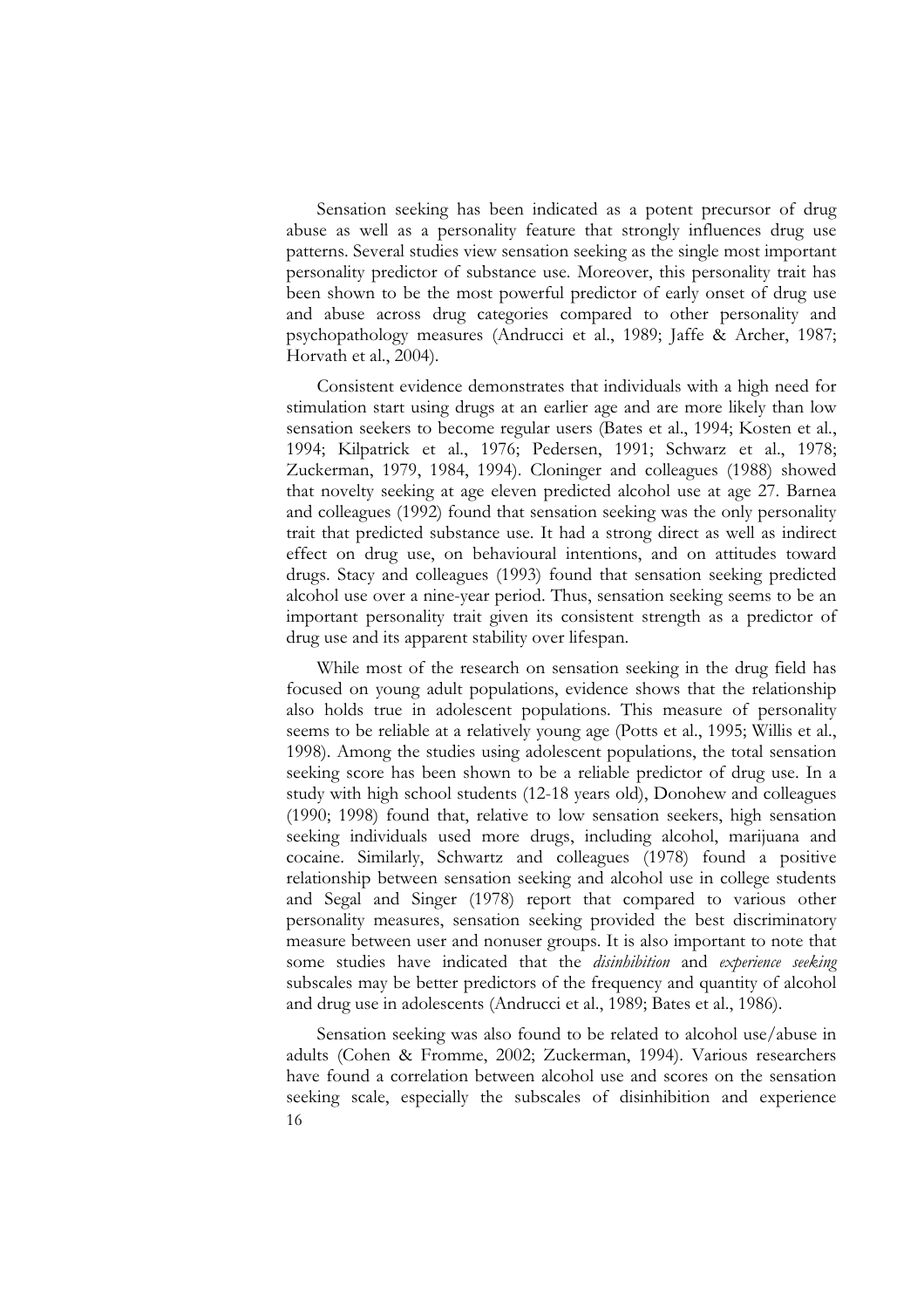seeking. Earleywine and colleagues (1991), for instance, found that behavioural disinhibition was related to drinking patterns. Moreover, sensation seeking was related to drinking habits and behavioural disinhibition. The authors assumed that the relation between behavioural disinhibition and drinking habits appeared to be the result of a connection with each other and a preference for sensation seeking. In a similar way, Forsyth and Hundleby (1987) also found that sensation seeking influences both frequency of drinking and desire to drink in social situations. This personally trait has also been investigated in alcohol dependent individuals, showing that it may be an important component in alcoholism typologies<br>(Babor et al., 1992; Cadoret et al., 1995). Recently, Dom and colleagues<br>(2006) found higher levels of sensation seeking in early-onset alcoholics<br>comp Swickert, 2005) of 61 studies revealed a small to moderate size effect<br>between alcohol use and sensation seeking total scales scores. In addition,<br>analysis of the four sensation seeking dimensions indicated that<br>disinhibit

There is a growing body of evidence supporting the relation between sensation-seeking and opiate drug use. In France, Franques and colleagues (2003) found that opioid dependent subjects showed higher levels of sensation seeking than normal controls. In addition, high-risk sport practicing subjects differed from normal controls in sensation seeking scores, indicating a similar tendency to seek intense and varied stimulation as opioid dependent subjects. Simons and colleagues (2005) found that sensation seeking and marijuana use were positively associated with use frequency. This personality trait was also found to be a significant factor in polydrug use (Bates et al., 1994; Dom et al., 2006; Kilpatrick et al., 1976; Pedersen, 1991; Schwarz et al., 1978; Zuckerman, 1979, 1994; ).

Moreover, changes or stability in sensation-seeking scores have also been linked to changes in substance use patterns. For example, Bates and colleagues (1994) report that, over time, relative increases in sensation seeking scores are associated with increases in adolescent drug use.<br>Decreases in need for sensation seeking appear to limit increases in drug use

but do not necessarily lead to reductions in use. In a study with Israeli<br>adolescents, sensation seeking was found to be related to lifetime drug use,<br>as well as to use within the last 30 days (Teichman et al., 1989).<br>Rece findings showed that higher levels of sensation seeking at  $9<sup>th</sup>/10<sup>th</sup>$  grade were linked to higher levels of drug use at the ages of 19/21 years,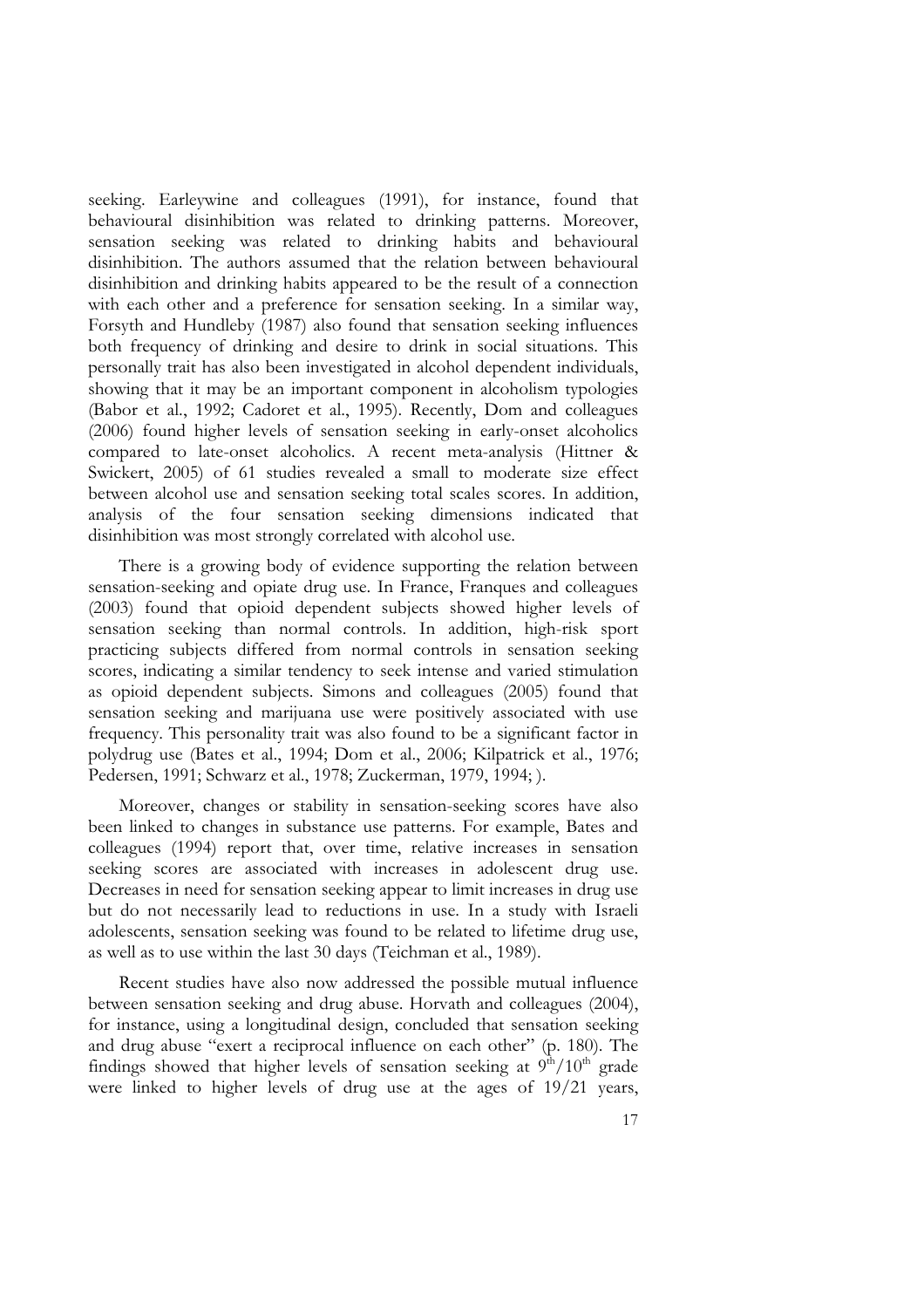suggesting that earlier drug use also seems to influence the levels of this personality trait. According to the authors, "sensation seeking could be affected by substance use because of the disinhibiting effects of alcohol and drugs" (p.181).

#### **4.1.2 Impulsivity**

Impulsivity has been of interest to researchers for many years. It is a major criterion used to diagnose a variety of clinical disorders including bulimia nervosa, attention deficit disorder, pathological gambling (Alessi & Petry, 2003), substance abuse, pyromania, kleptomania, obsessivecompulsive disorder and other psychopathological diagnosis as well as several personality disorders (e.g., antisocial personality disorder, borderline

personality disorder). Impulsivity is thus considered a central aspect of drug abuse. This trait and its associated features have been recognized in many nosological systems for substance use disorders. For instance, impulsive and aggressive behavioural patterns are important clinical features of Type A (Babor et al., 1992) and Type II (Cloninger, 1988) alcoholism. The DSM-IV (American Psychiatric Association, 1994) diagnostic criteria for substance dependence also includes impulsive behaviour (Evenden, 1999). Some studies have also suggested that impulsivity not only increases the risk of substance abuse but also the occurrence of negative life events (Hayaki et al., 2005). Researchers have identified several different forms of impulsivity, at least some of which involve reduced transmission of nerve signals involving the neurotransmitter 5-HT (also known as serotonin).

#### *Definition and measurement issues*

The definition of impulsivity varies among investigators but most definitions have similar components (Barratt & Patton, 1983; Halperin et definitions have similar components (Barratt & Patton, 1983; Halperin et al., 1995; Dawe & Loxton, 2004). In general, the term "impulsivity" describes an individual's tendency to make rapid behavioural changes regardless of negative consequences or the loss of a postponed reward of greater intensity (e.g., taking a drug despite knowing the potential adverse effects on health). Impulsivity has also been described as a ''consistent tendency for persons to show fast or slow decision times in situations of high uncertainty" (Heckel et al., 1989).

Reward delay and rapid response represent two distinct ways in which one may operationalise impulsivity (Swann et al., 2002). The concept of reward delay is based on an animal model of reward dependence in which the organism favours immediate reward, even if it is smaller (Ainslie, 1975; Logue et al., 1986; Monterosso & Ainslie, 1999). In this model, researchers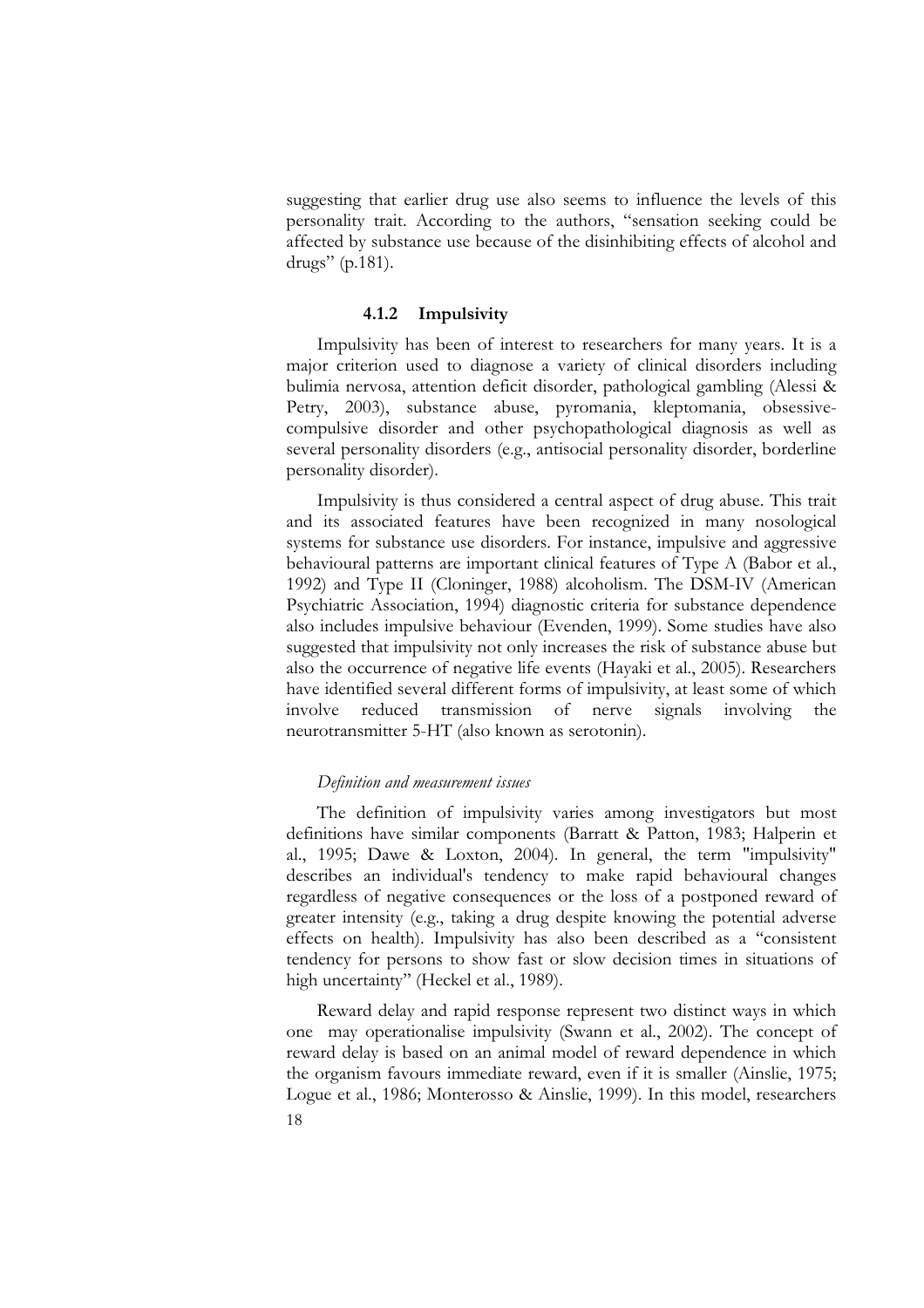have measured the level of impulsivity by comparing whether animals preferentially press a lever to receive a larger, delayed food reward or a smaller, rapidly available reward.

In behaviour analysis, impulsivity has also been defined as the inability to tolerate long delays to reinforce presentation (i.e. delay of gratification) and has been specifically examined in delay discounting procedures. Hence, it has been stated that most definitions of impulsivity can be related to a choice for a smaller more immediate reinforcer over a larger but more delayed reinforcer. In contrast, self-control would, then, be described as t

The concept of rapid response, also designated response inhibition or non-planning impulsivity, includes several aspects of the present behaviour, including quick decision-making, inability to withhold action, and action without regard to consequences (Evenden, 1999; Lane et al., 2003; Moell abuse, some researchers have suggested that this second subtype of impulsivity is more strongly associated with psychopathology (Swann et al.,

2002). It has also been argued that each dimension of impulsivity reflects a different aspect of drug abuse (e.g., Lane et al., 2003). For instance, the reward delay type of impulsivity may serve as an underlying vulnerability that may promote drug abuse onset, whereas the rapid response modality<br>may contribute to the maintenance of drug abuse among individuals who<br>already use. Alternatively, reward delay impulsivity is initiated during an<br>indiv impulsivity may be activated during more automatic drug use patterns such as cue-reactive behaviours.

Despite the fact that the concept has originated various definitions, most researchers conceptualise impulsivity as a multidimensional construct (Gerbing et al., 1987; Malle & Neubauer, 1991; Petry, 2001; Dawe & Loxton, 2004). Conceptual definitions of impulsivity often include one or more of the following components or dimensions: lack of premeditation, sensation seeking, rashness, lack of perseverance, urgency, and reward sensitivity (Whiteside & Lynam, 2003). For example, Petry (2001) suggested that impulsivity "... includes orientation toward the present, diminished ability to delay gratification, behavioural disinhibition, risk taking, sensation seeking, boredom proneness, reward sensitivity, hedonism and poor

planning" (p. 30).<br>Other authors (Patton et al., 1995) define impulsivity as a collection of subtraits, such as acting without thinking ('motor'), quick decision making ('cognitive'), thinking about the present rather than the future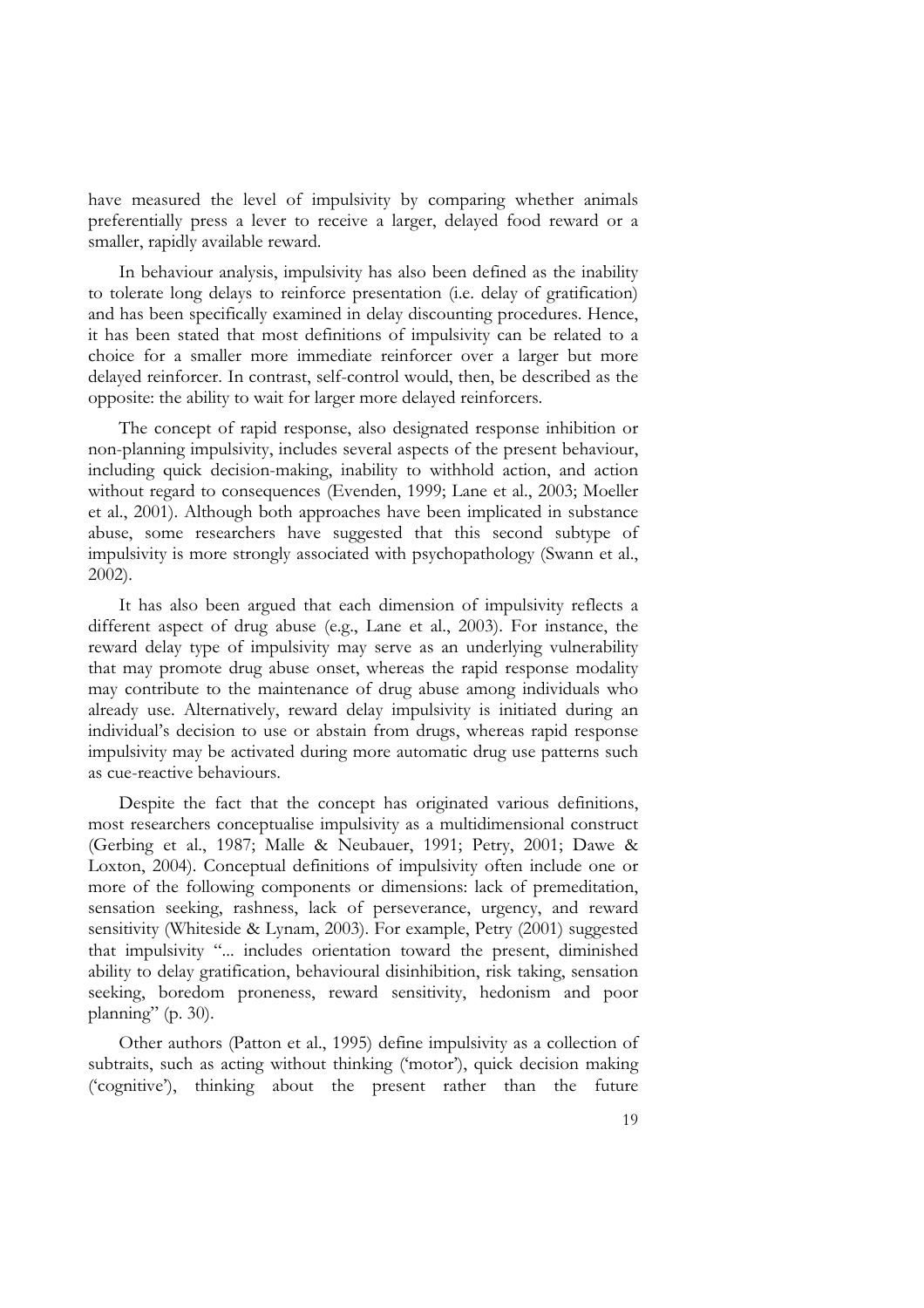('nonplanning'), and difficulty in concentrating ('attentional'). Recently, Dawe and colleagues (2004), after reviewing published factor analytic studies, proposed two independent dimensions of impulsivity as related to substance abuse: reward sensitivity and rash impulsiveness. The first component involves a "heightened sensitivity to unconditioned and conditioned rewarding stimuli (Dawe et al., 2004; p. 1399); rash impulsiveness is basically associated to response disinhibition.

In addition to a number of self-report measures of impulsivity, another useful method for studying impulsivity is assessment of choices in a behavioural paradigm. Most of these behavioural paradigms are based on Ainslie's definition of impulsivity which is the "choice of a small, short term<br>gain at the expense of a large, long term loss" (Ainslie, 1974). Most<br>behaviour that is considered impulsive fit well into this definition.<br>Co

categories of measures are used. The first category of measures includes self-report measures of impulsivity (Patton et al., 1995). The second category includes performance-based neuropsychological tests which can be used to assess different components of impulsivity (e.g., initial thinking time) (Fray et al., 1996).

#### *Impulsivity and drug abuse*

Many recent studies on impulsivity have emerged from the field of drug<br>and alcohol research. In general, substance abusers have been found to have<br>higher levels of impulsivity as compared with control subjects (e.g., Sher demonstrated that drug users score higher than controls on self-reports measures of impulsivity (Allen et al., 1998; Petry, 2001). Furthermore, impulsivity has shown to be linked to the severity of drug abuse and poor

treatment retention (Moeller et al., 2001; Patkar et al., 2004). Impulsivity is also strongly related to substance abuse in children and adolescents. Longitudinal studies have identified impulsivity in children as a high-risk factor for early substance use and later substance abuse (Dawe, et al., 2004). Some studies also show higher levels of impulsiveness to be associated with substance use and abuse in college students (Jaffe & Arch 1987).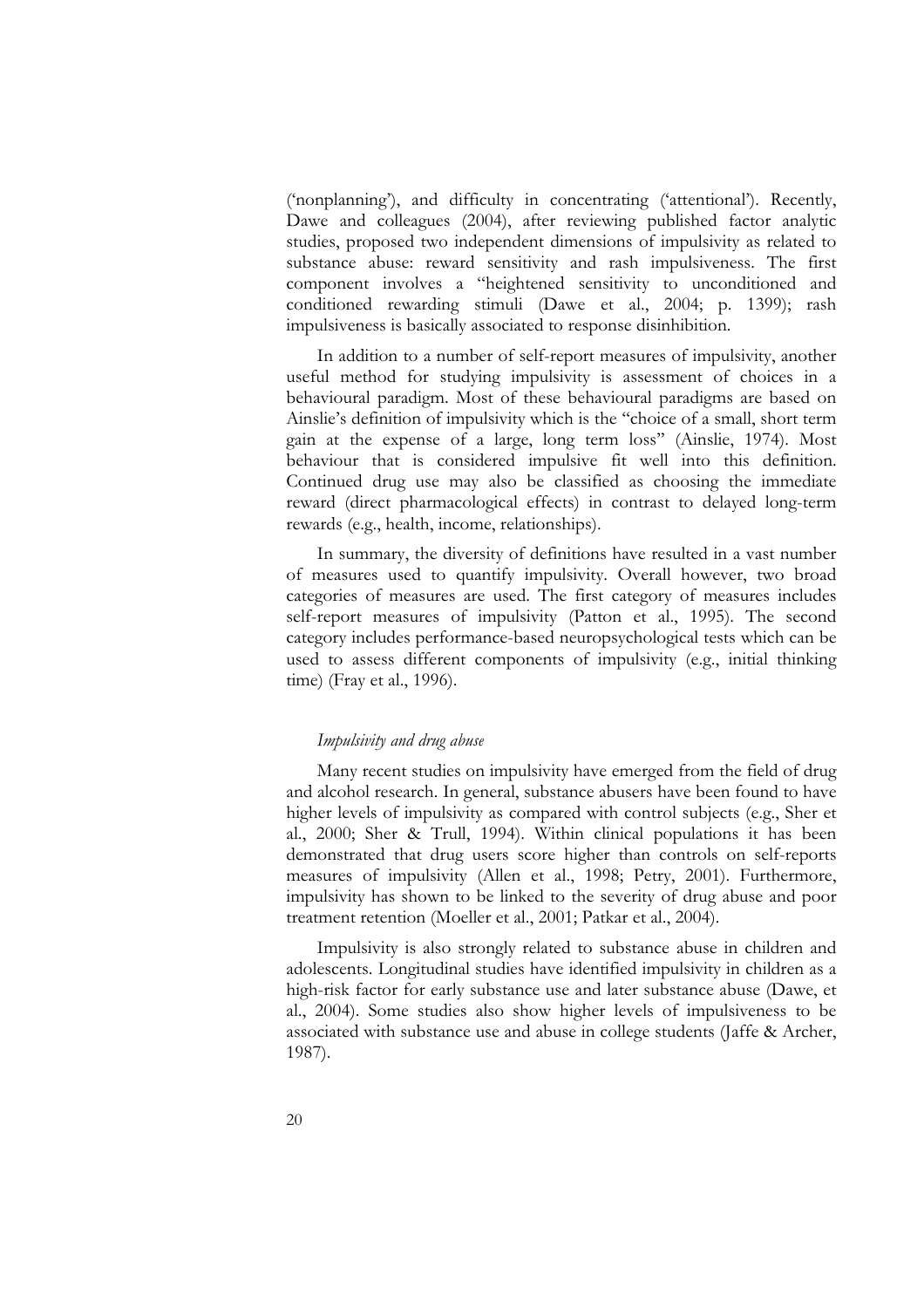Individuals with a history of drug dependence also show greater impulsivity than those with no such history (Allen et al., 1998). Among substance abusers, impulsivity appears to be associated with greater substance use severity. Thus, individuals who are polydrug users report greater trait impulsivity than those who are dependent on a single drug (O'Boyle & Barratt, 1993; Butler & Montgomery, 2004)). In addition, negative affect and impulsivity have been associated with earlier age of substance abuse onset, more substance-related negative consequences, and higher rates of substance abuse among relatives (Henderson et al., 1998). Dependence on nicotine has been found to be associated with high

levels of impulsivity (Mitchell, 1999; Litlle, 2000). Studies using self-report measures of impulsivity or behavioural tasks (e.g. delay-discounting) have consistently indicated higher levels of impulsiveness in smokers th 2004; Jaroni et al., 2004; Mitchell, 1999; Reynolds, et al., 2004). Recently, Skinner and colleagues (2004) found smoking alcoholics to have higher

levels of impulsivity than non-smoking alcoholics. An increase in impulsive behaviour has also been associated with alcohol use (Poulos et al. 1995). High levels of impulsive traits have also been found within alcohol-dependent patients (Patton et al., 1995). More specifically, not only do alcohol dependent subjects show greater levels of impulsivity but also this personality feature is often present prior to the manifestation of alcohol related problems (Caspi et al., 1997). Recently, Dom, Hulstijnb, and Sabbec (2006), from the Psychiatric

Centre Brothers Alexians and the Institute for Cognition and Information in the University of Antwerp (Belgium) examined early onset alcoholics (EOAs) and late onset alcoholics (LOAs) and their personality traits of impulsivity and sensation seeking. The results showed that the EOAs had higher finding has also been recently reported for cocaine dependent subjects (Moller et al., 2001). In fact, compared with the LOAs, the EOAs were characterized by a higher severity of alcohol dependence and related problems and more frequently a current or a lifetime history of polydrug use. This finding problems and had longer substance-abusing trajectories. They also had<br>more frequently a current or a lifetime history of polydrug use. This finding<br>suggests that impulsivity does influence the person's initial use of alcoh and also possibly the development of dependence.

Among cocaine-dependent individuals, a significant association between impulsivity and severity of drug use has also been documented (Moeller et al., 2001). High scores on impulsivity have also been associated with worse treatment outcomes in cocaine-dependent individuals (e.g.,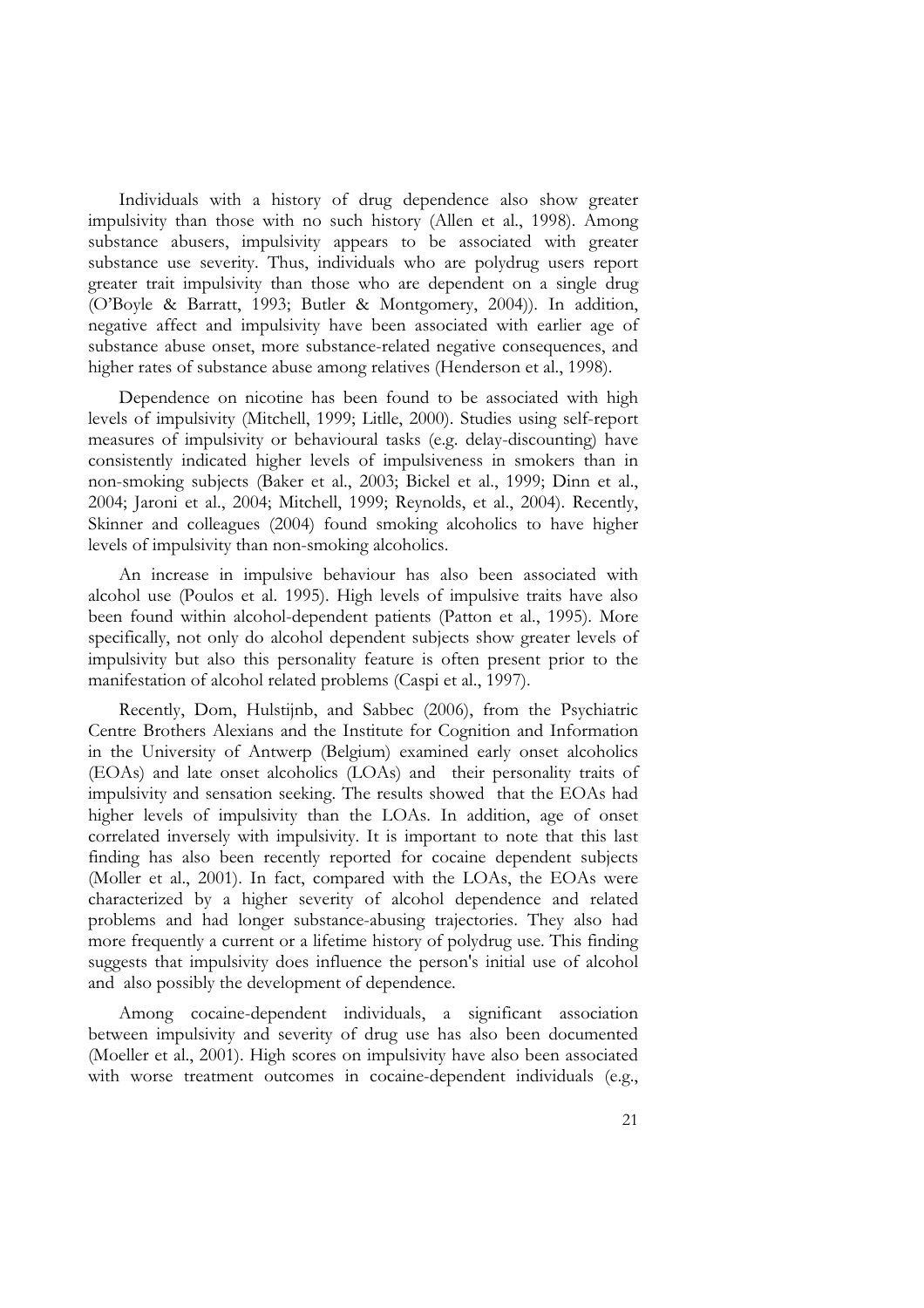negative correlation with number of days in treatment and positive correlation with dropout rate) (Patkar et al., 2004). Similarly, studies on MDMA users have found that users of this illicit

drug have higher levels of impulsivity as compared to control subjects (Parrott et al., 2000; Butler & Montgomery, 2004). In another study on MDMA users, Morgan (1998) reported that MDMA users showed elevated levels of impulsivity on both self-report and behavioural measures; a significant positive correlation between amount of MDMA consumed and level of impulsivity was also identified. More recently, a study conducted by Butle amount of MDMA used on one occasion as well as the number of tablets consumed per occasion. The authors discuss this association admitting two possible explanations. In one explanation, serotonin depletion as a consequence of ecstasy use might have caused an increase in impulsivity. Alternatively, impulsivity was a consequence of "pre-existing low levels of serotonin" (p.60).

#### **4.2 Personality disorders and comorbidity psychopathology**

Personality disorders can co-occur with substance use disorders.<br>Consequently, the term "comorbidity" in general refers to the co-occurrence<br>of two or more personality disorders within the same individual. The term<br>"dual d (alcohol or drug) use disorders and other psychiatric disorders. Recently, both terms have been combined to produce definitions of homotypic comorbidity, the co-occurrence of disorders within a diagnostic grouping (e.g., sedative dependence and alcohol use disorders) and heterotypic comorbidity, the co-occurrence of two disorders from different diagnostic groupings (e.g., alcohol use disorders and major depression) (Stinson et al., 2005).

22 There is considerable agreement among researchers that drug addicts suffer from severe psychopathology. Studies using the DSM-IV (APA, 1994) show that substance use disorders co-occur with both Axis I (e.g. posttraumatic stress disorder, depression) and Axis II disorders (e.g. antisocial personality disorder) at rates exceeding those found by the base rates of these disorders (Ross et al., 2003; Verheul et al., 2000). For example, the lifetime prevalence of mental health disorders in the general population is estimated to be between 10-14% (Weissman, 1993; de Girolamo e Reich, 1993), while the prevalence of mental health disorders in the drug abuser population has been found to be as high as 100% (Bowden- Jones et al., 2004). Specifically, research studies have shown that DSM Axis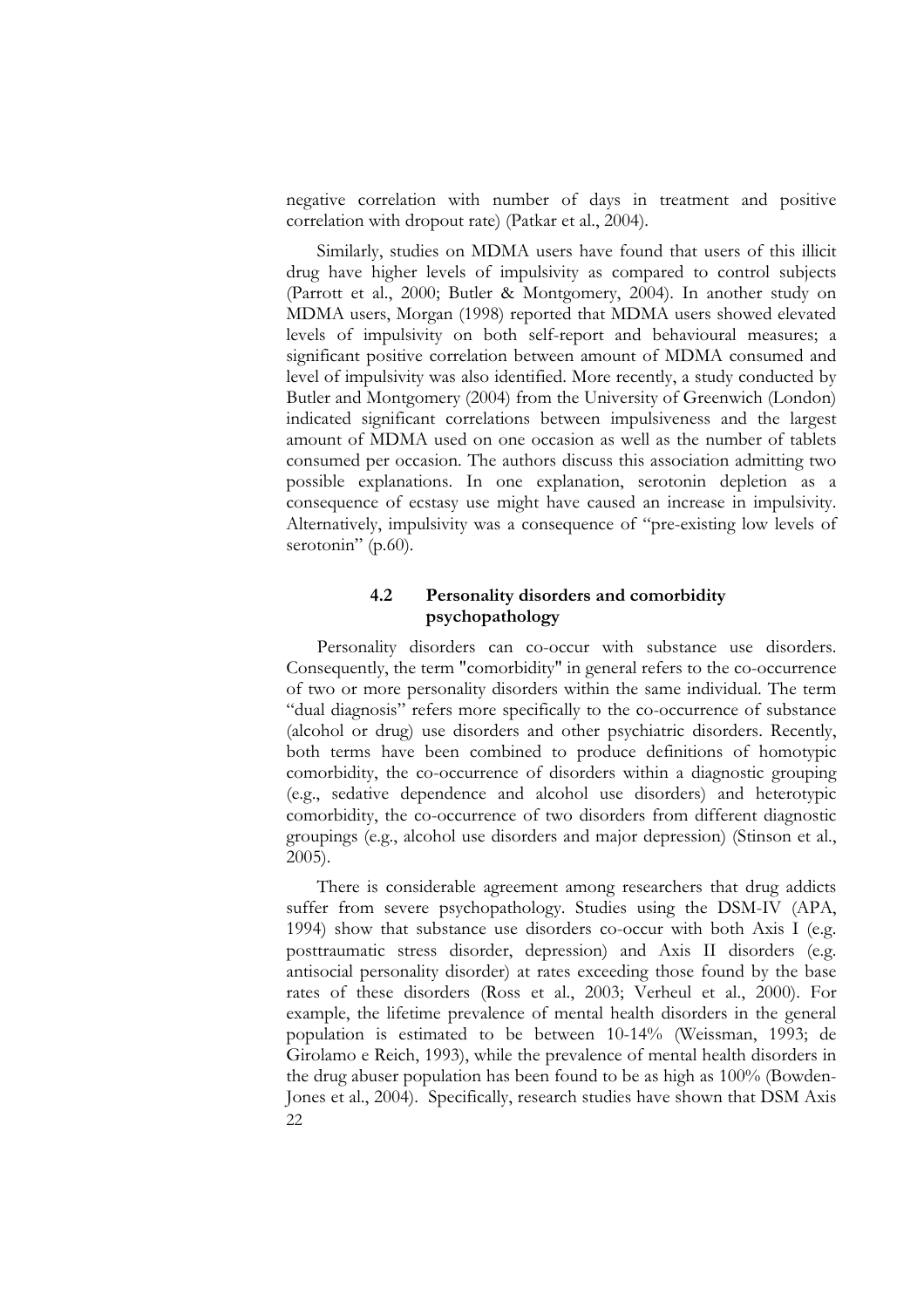II psychopathology is highly prevalent among individuals with substance

use disorders.<br>In a recent national survey conducted in the U.S., Stinson and colleagues (2005) found a prevalence of 1,1% for comorbid alcohol and drug use disorders (homotipic comorbility) and a prevalence of  $7,3\%$  for alcohol use disorders only and of 0.9% for drug use disorders only. Large differences were found in the three groups in terms of sociodemographic and psychopathologic correlates "with the drug use disorder and comorbid groups significantly more likely to be young, male, never married and of lower socioeconomic status than the alcohol use disorder only group" (p 105). Individuals in the drug-only and comorbid groups were more likely to have a current comorbid mood, anxiety or personality disorder than individuals in the alcohol-only group.

Prevalence estimates of personality disorders among drug addicts have shown large variations. These variations have been attributed to differences in study method and type and nature of the sample used. For instance, rates of comorbidity among drug abusers are commonly greater in studies using patient samples than in studies using community samples. Clearly, the vast majority of research on the relationship between personality disorders and drug use among adults has been conducted using patient samples. Variations are also related to diagnosing personality disorders at different time p

Overall, comorbidity is greater for illicit drugs than for alcohol, ranging from a low of 44% for alcohol to a high of 79% for opioid dependent subjects (Ball, 2005). Similar results were found in countries such as Germany, the Netherlands, Canada, Mexico and the United States in an international study where the same methods were used in each country (Merinkingas et al., 1998). In the United Kingdom, Bowden-Jones and colleagues (2004) recently conducted a very comprehensive assessment of personality disorders in drug and alcohol treatment populations. They found an overall prevalence of personality disorders in drug abuse services of 37% and of 53% in alcohol abuse treatment services. In drug treatment populations, among those with a disorder, cluster B disorders were most common (emotionally unstable - borderline and impulsive -histrionic and dissocial). In alcohol service population, cluster C disorders (anxious, dependent and anankastic personality disorders) were most common.

Numerous studies have examined the relationship between type of drug and personality pathology. As expected, estimates of rates of comorbidity have shown extreme wide variation. For example, comorbidity in cocaine dependent individuals ranged from 30% to 75% in inpatient samples (Weiss et al., 1993; Kranzler et al., 1994; Fieldman & Woolfolk, 1995). Rounsaville and colleagues (1987) found that 87% of opioid dependent individuals in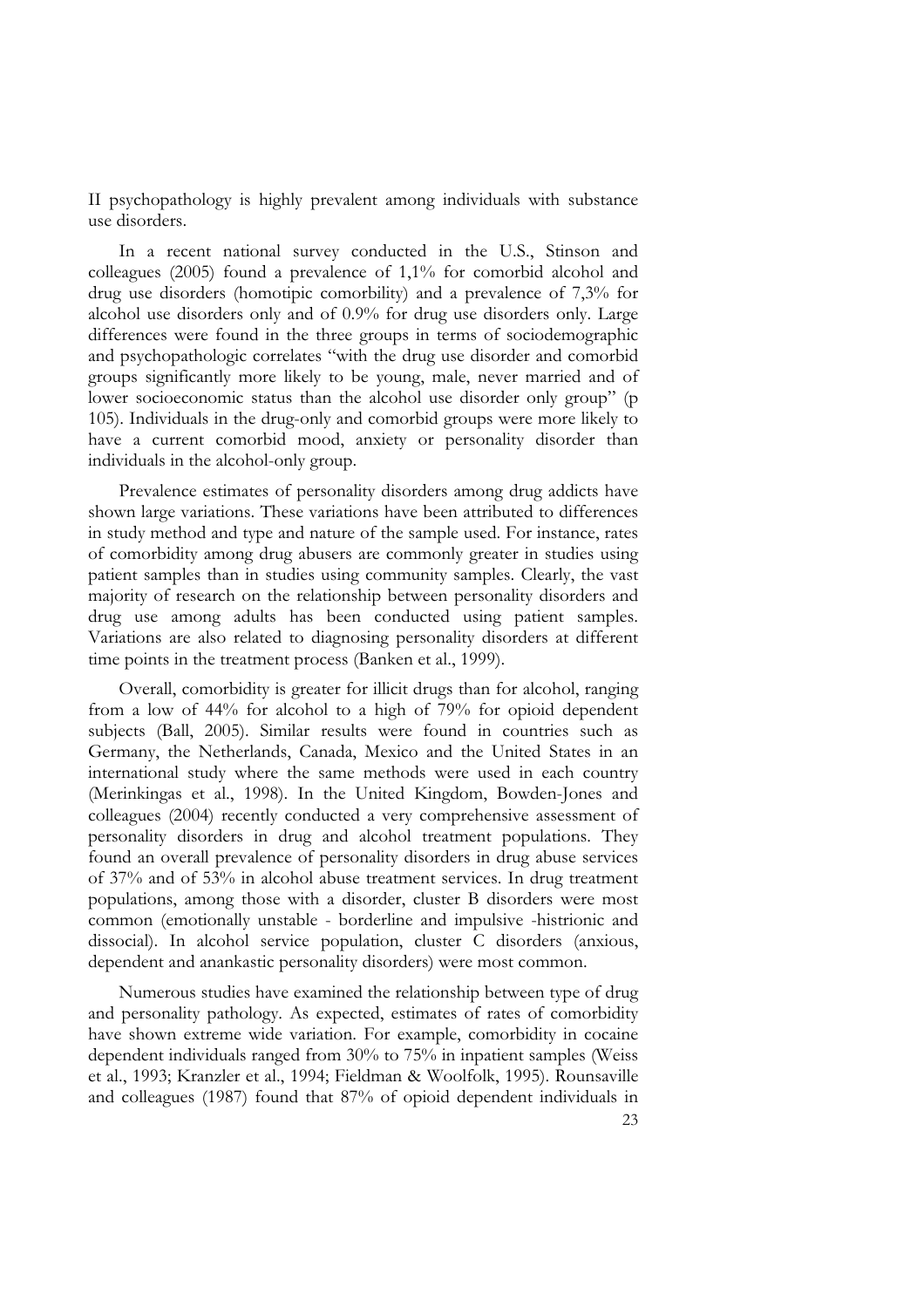treatment met criteria for at least one personality disorder. In a study using a methadone maintenance sample (Haas et al., 1996), anxiety disorder was diagnosed in 55% of opioid addicts and affective disorders in 57,8%. Agosti and colleagues (2002) also reported rates of 73,1% and 47,8%, respectively for anxiety and mood disorders in a U.S. sample of cannabis dependent individuals. Schifano and colleagues (1998) reported that 14% of MDMA users met Diagnostic and Statistical Manual of Mental Disorders-III criteria for an impulse control disorder.

Research has also shown that dependence on multiple drugs is usually associated with higher rates of psychiatric syndromes and a larger variety of comorbid psychopathology (Delong et al., 1993; Kandel et al., 2001). Some studies, for instance, (e.g., DeJong et al., 1993) have reported that 90% of individuals dependent on multiple drugs have diagnosed with personality disorders.

Highest comorbidity of drug dependence has been observed with antisocial personality disorder followed by mood and anxiety disorders (Kandel et al., 2001). For example, antisocial personality disorder has been linked to alcohol and drug dependent individuals, with comorbidity<br>estimates ranging from 15% to 50% (Malow et al., 1989; Nace at al., 1991;<br>DeJong et al., 1993). Borderline personality disorder has also been identified<br>in Swain, 2002).

 Overall, investigations have shown that personality traits are related to substance use disorders. Individuals who met the criteria for any substance dependence disorder showed higher scores on disinhibition and negative affectivity than a group with no disorder (Krueger et al., 1996). Similarly, some studies have indicated that alcohol dependent individuals demonstrate greater negative emotionality and impulsivity than non alcohol dependent subjects (Sher & Trull, 1994; Prescott at al., 1997). The relation between personality traits and personality disorders is an

area of growing interest that has been only partially explored by a number<br>of researchers. Some studies have shown that specific personality<br>characteristics are associated with comorbid personality disorders.<br>Scourfield an users had higher thrill and adventure sensation seeking scores than the subjects with comorbid anxiety disorders. In addition, Ball and colleagues (1994) have documented that individuals with high scores in sensation seeking were more likely to report both a lifetime history of family psychopathology and of antisocial personality disorder, attention deficit disorder, and conduct disorder.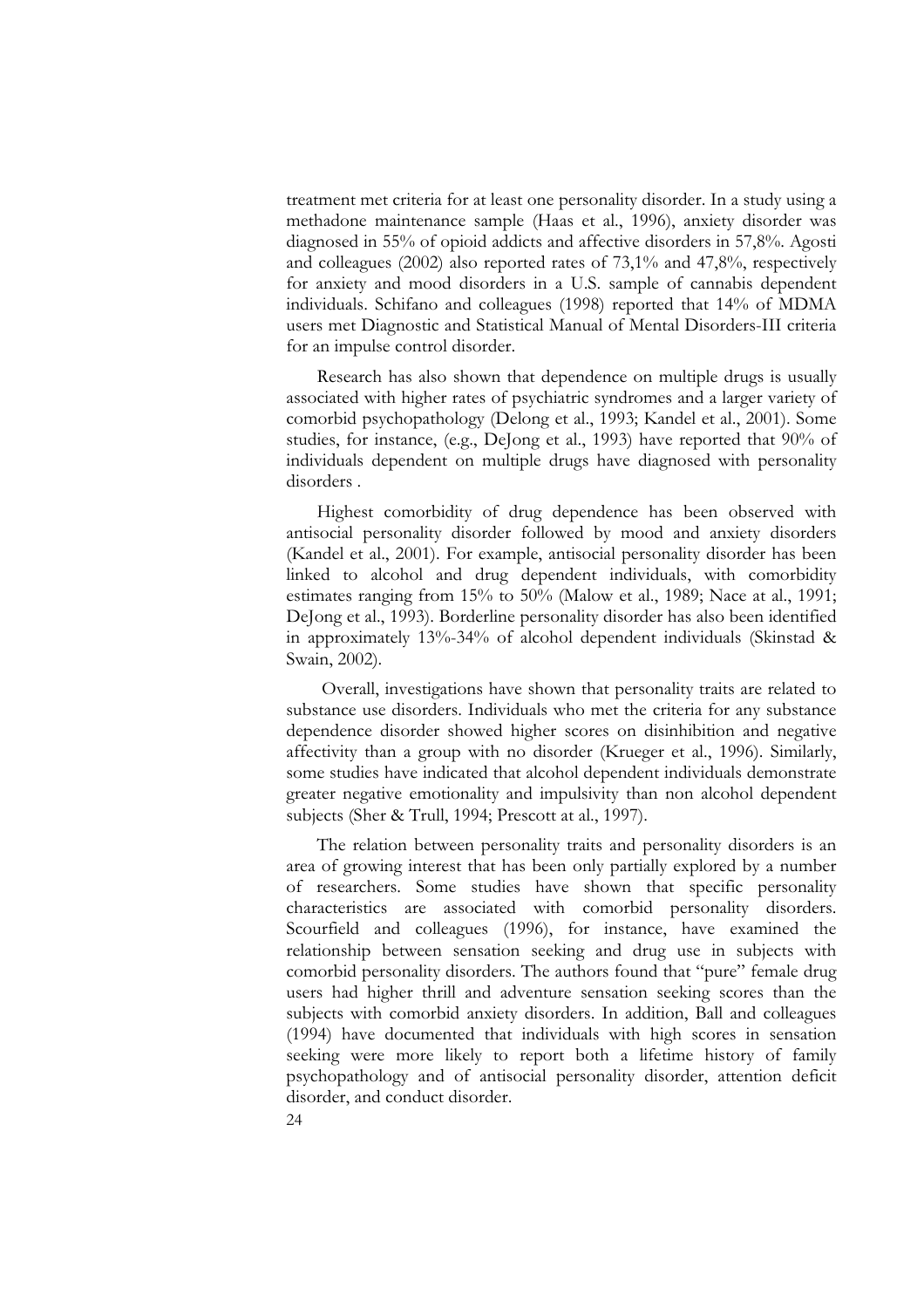However, little research has examined the interactions between certain characteristics of personality and personality disorders in drug abuse. In fact, the study of personality characteristics and personality disorders in disorders (Ball et al., 1999). One exception is the research conducted by the Yale University School of Medicine (USA) and the University of Bordeaux (France) (Conway et al., 2002). The authors investigated the association traits, in particular behavioural disinhibition. According to the authors, taking into consideration "the nature of links between personality and substance-use disorders (...) may help to elucidate the nature of links betw and their relation to personality traits may also vary by drug of choice.<br>Findings demonstrate that individuals with substance abuse/dependence scored higher on disihinibition, compared to those without, after controlling<br>for socio-demographic variables and comorbid psychiatric disorders.<br>Importantly, the relation between disinhibition and drug of choice<br>"remained pre-existing factors that guide individual's choice of substances" (p. 231).

In a similar way, Flory and colleagues (2002) have explored the substance abuse-personality relationship also taking into consideration symptoms of comorbid psychopathology. The results have shown moderate relations between alcohol and marijuana abuse and antisocial personality disorders. However, "personality remained significantly related to symptoms of substance abuse even after we controlled for its overlap with antisocial symptoms" (p. 1295). According to the authors, these results question the proposition that "antisocial behaviour, rather than personality, leads to alcohol and drug abuse" (p.1295).

#### **4.3 Alcohol and drug - related expectancies**

The role of drug use expectancies (also referred as beliefs, perceived functions, outcome expectancies or cognitive motivations), as cognitive mediators of alcohol and drug use have been investigated in the past two decade as beliefs, both positive and negative, about the effects of drugs on behaviour, mood and emotions. The decision to use alcohol or drugs is as beliefs, both positive and negative, about the effects of drugs on<br>behaviour, mood and emotions. The decision to use alcohol or drugs is<br>thought to be mediated by an individual's beliefs or expectancies about the desirable consequences of using drugs.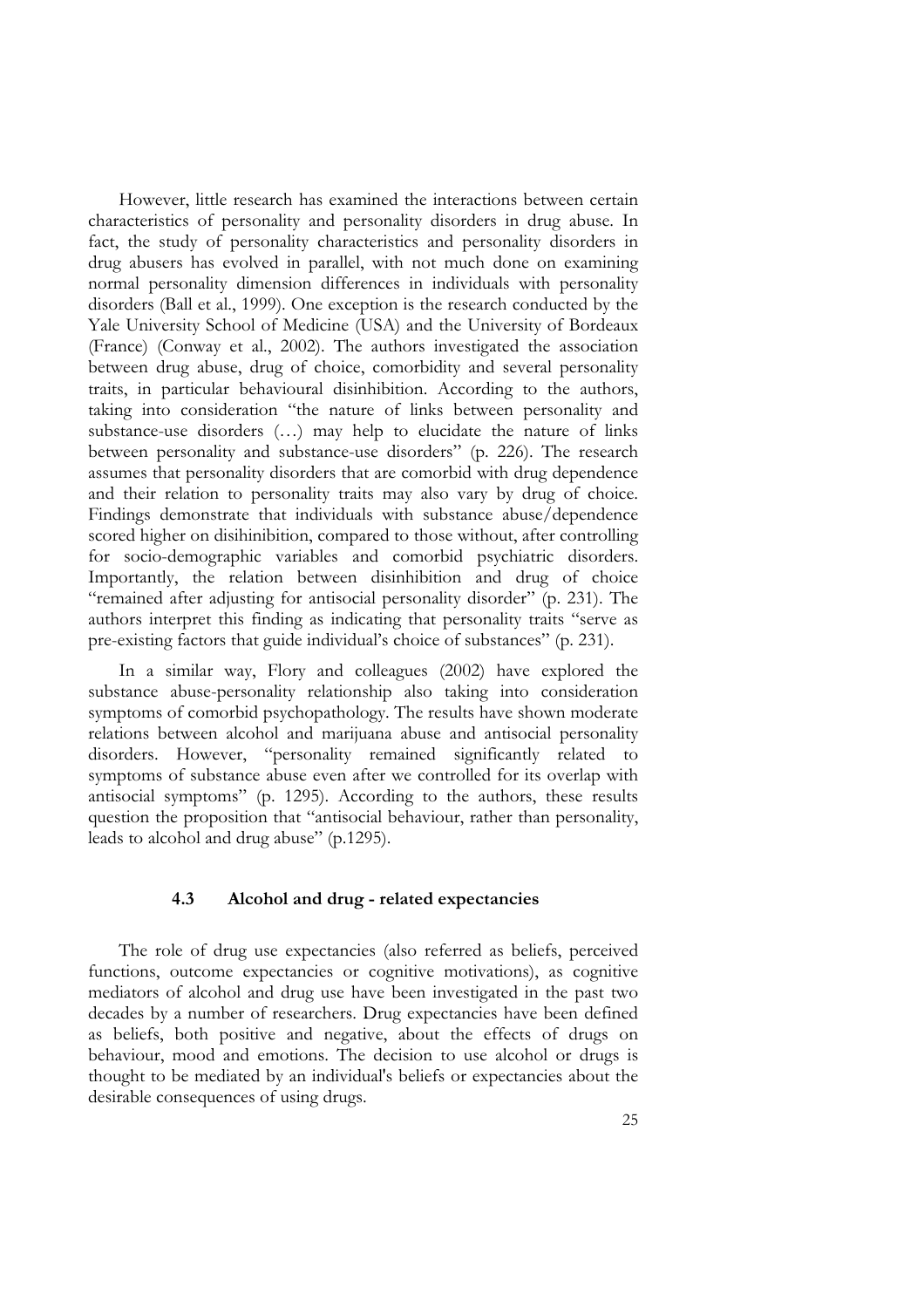Researchers also have posited that expectancies are cognitive mediators that serve to "filter" various social learning influences. However, the prevailing view is that expectancies develop, possibly before experience with drugs (Christiansen et al., 1989; Christiansen & Goldman, 1983; Christiansen et al., 1982;), largely through social learning mechanisms and are mediated by other cognitive dimensions. In fact, some research has demonstrated that drug-related cognitions are formed prior to any significant contact with drugs. Whatever the theoretical explanations of how expectancies may influence alcohol and drug abuse, the literature on expectancies has provided a valuable framework for understanding drug behaviour.

Expectancies about the effects of alcohol appear to be largely negative at age 8-10, with positive expectancies increasing significantly between ages 9 and 10 (Hipwell et al., 2005). Researchers have examined the relative contribution of positive and negative expectancies. While positive and negative expectancies may both predict drug abuse, positive expectancies have consistently been stronger predictors (Neighbors et al., 2003; Noar et al., 2003; Jones et al., 2001; Williams & Clark, 1998; McKee et al., 1998; Wood et al., 1992). Research has also demonstrated relationships between expectancies and alcohol and drug problems (Colder et al., 1997; Wood et al., 1992).

Most of the research on expectancies has been directed toward<br>adolescent and young adult populations and has been mainly focused the<br>use of alcohol (Wood et al., 1992; Williams & Clark, 1998; Anderson et al.,<br>2005). In gen consequences. In the past 20 years a number of longitudinal investigations have contributed to clarify the role of expectations or cognitive motivations in promoting drug abuse. Newcomb and colleagues (1988), for instance, using a follow-up of 10th through 12th graders, identified four specific dimensions of expectancies in an adolescent sample including reducing negative affect, enhancing positive affect and creativity, social cohesion, and addiction. Furthermore, Stacey and colleagues (1991) found that early alcohol expectancies predicted later drug problems and early cannabis expectancies predicted later drug use quantity and frequency.

Some recent research has examined the relationship between<br>personality and drug and alcohol related expectancies. Anderson and colleagues (2005), for instance, found that extraversion significantly<br>predicted alcohol expectancies in fifth grade students thus indicating that<br>extraverted adolescents "had more positive expectancies for drinking,<br>despi disinhibition, operationalized by the interaction of neuroticism and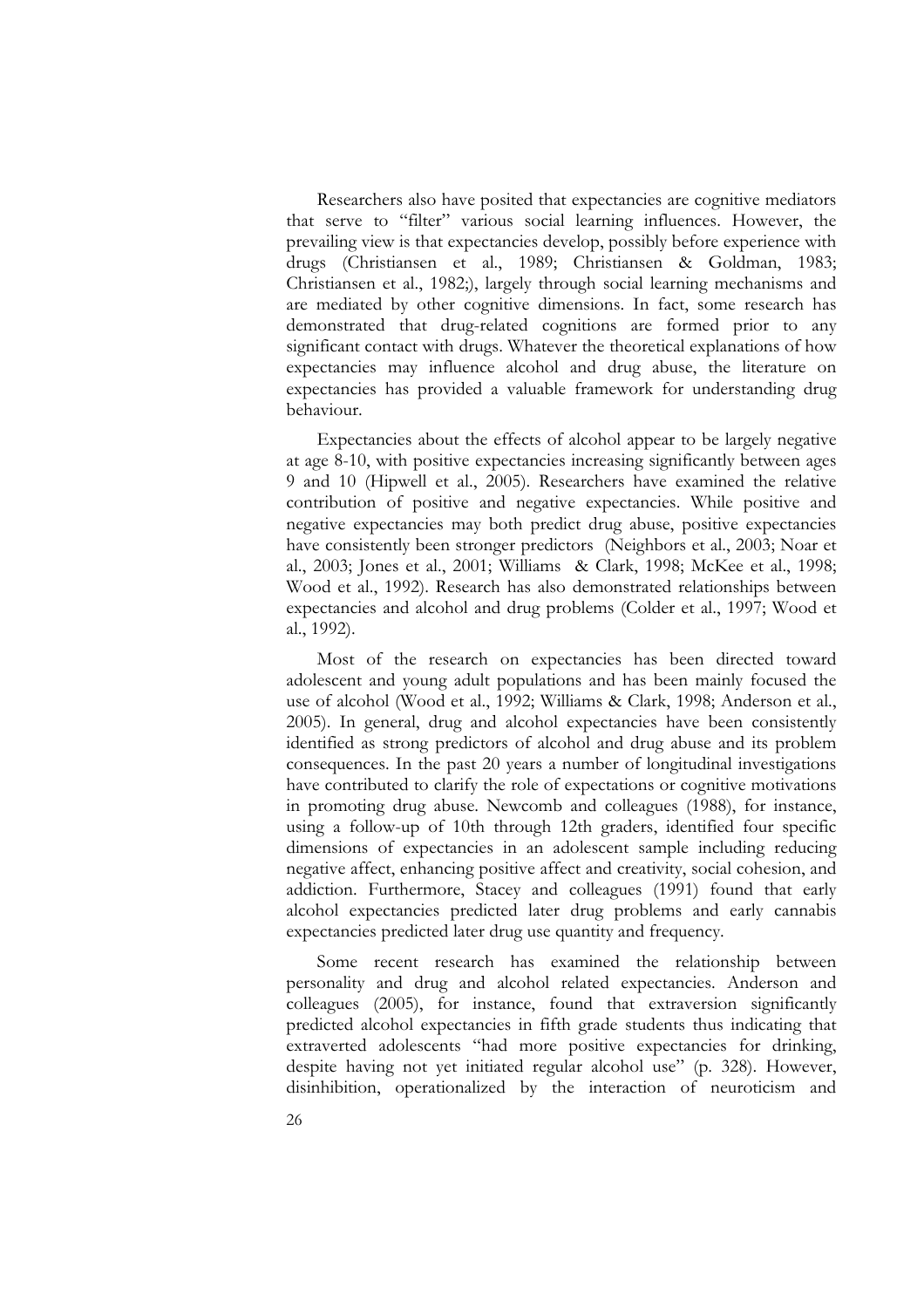extraversion, was not found positively related with favourable expectancies for alcohol. As so, disinhibition was directly related to drinking behaviour but not to expectancies for alcohol. Contrary to these findings, other research, using college students, has found support for the relationship between disinhibition and alcohol related expectancies (McCarthy et al., 2001).

Stacy and colleagues (1995) have analysed the associations between various personality traits (depression, sensation seeking, social conformity and loneliness) and cognitive motivation (expectancies) in order to test a direct-effect versus a mediational model of cocaine use. The most striking<br>finding was that expectancy constructs had direct effects on cocaine and<br>other drug use showing them to be a more potent predictor of cocaine use than most personality variables. According to the authors, "this finding alone does not rule out the possibility that more distal personality characteristics may affect cocaine use indirectly, mediated by cognitive motivation" (p.664).

#### **5. CONCLUSIONS AND FUTURE DEVELOPMENTS**

Psychological drug research has basically proposed trait and cognitive explanations for the prediction of substance use. Within that framework, personality models have often focused on disinhibition, including<br>impulsivity and sensation seeking. Research both on trait explanations and<br>on cognitive processes of drug abuse have shown the predictive utility of these constructs. In addition, many studies have looked at the association between drug dependence and mental illness. This section will now examine some relevant issues and limitations in each identified domain with possible implications for future developments in the drug field from a psychological perspective.

#### **1. Personality trait and expectancy research in the drug field**

Although the research in this specific domain has been important in terms of identifying relations between a number of different personality<br>traits and substance use/abuse, there are some limitations of significance. It<br>is evident that terminological problems related with the definition of personality dimensions and personality traits still exist. For example, different designations are used to define the same basic personality traits, making difficult the task of specifying the exact number and designations of these traits.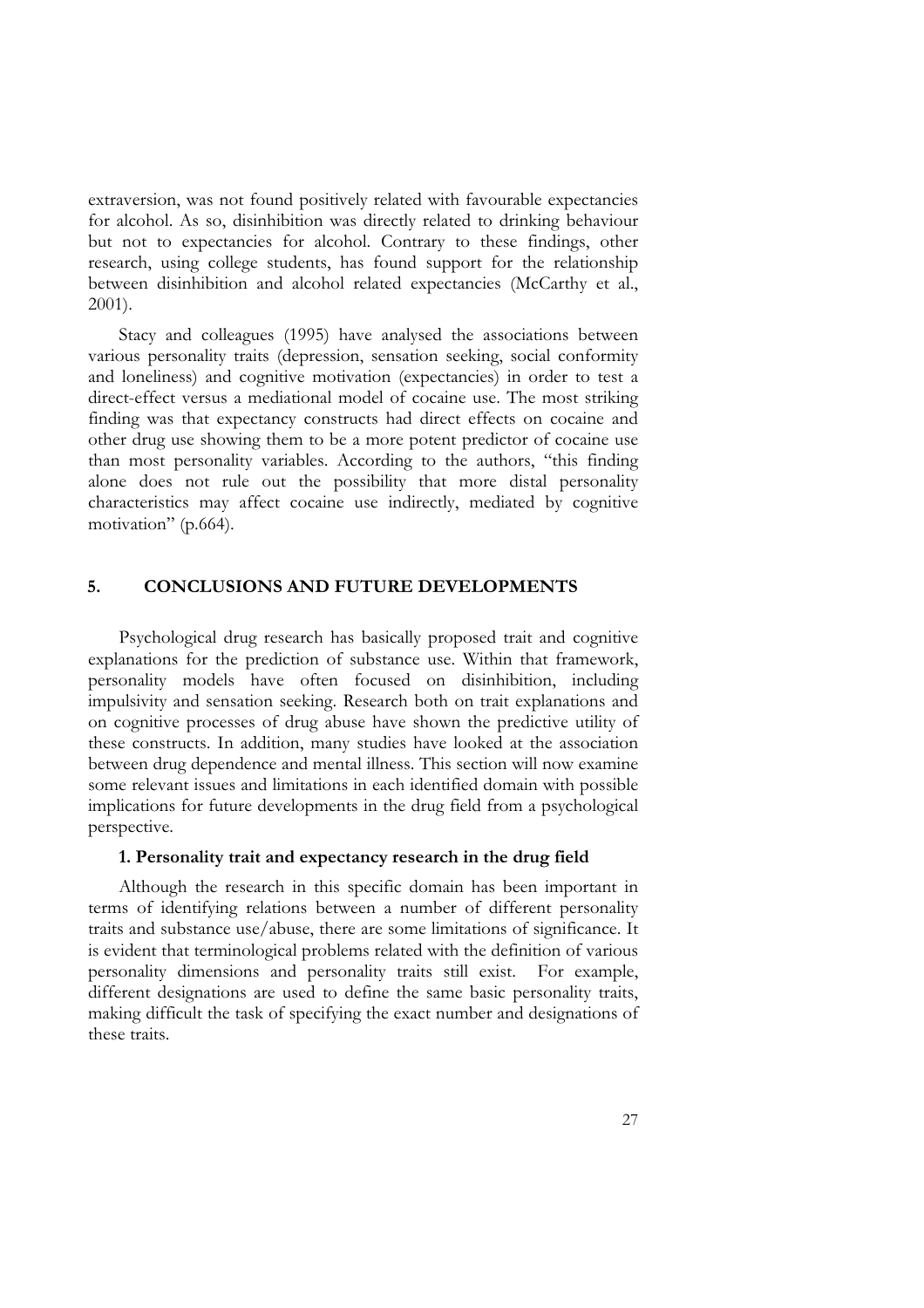It also important to note, that the impact of different personality traits in the initiation and maintenance of drug use is poorly understood. For example, sensation seeking and impulsivity may have a differentiated influence on drug abuse. A high level of sensation seeking may be a predisposing factor to start using drugs at an early age while impulsivity may be more influential for the continuation of drug use and the development of dependence. However, further longitudinal research is needed to test this hypothesis. In addition, there is little or no research that has investi relationship between specific personality traits and particular classes of drugs. For example, personality traits among heroin and cocaine abusers have not been clearly distinguished, although some research has shown that both are more impulsive than alcohol abusers.

Moreover, as demonstrated in the present review, most of this research has looked for single personality features. Focusing on single dimensions, in absence of an organized theoretical framework, can only provide an incomplete picture of the current body of knowledge regarding the personality - drug use relation. Thus, little attempts have been made to integrate in an overall structural model the research results concerning the relationship between personality traits and drug use (e.g., Adams et al., 2003).

It also worth noting that these limitations seem to have had a negative impact in terms of our understanding of the overall relationship between personality and drug abuse. Although personality traits are related to drug abuse there is considerable disagreement as how personality and drug abuse. are causally related. Some perspectives postulate that drug use predicts and possible change personality rather than vice-versa (Sher & Trull, 1994). According to this view, personality features are a consequence of drug<br>abuse. However the dominant view claims that certain personality<br>characteristics precede the onset of drug abuse, acting as predisposing factors. This perspective is based on empirical evidence showing that personality traits often predate the onset of alcohol or drug dependence, indicating that, at least for some classes of drugs, personality features may

However, there has been limited research concerning whether personality factors influence behaviour either directly or indirectly. Some researchers (e.g., Flory et al., 2002) propose that a direct effect may occur in these personality traits that share a biological basis (e.g., impulsivity). Alternatively, the impact of personality traits in drug abuse may be mediated by environmental influences and cognitive variables. Linking personality research with expectancy research could possibly contribute to further illuminate these issues. In a recent study, Mobini and colleagues (2005)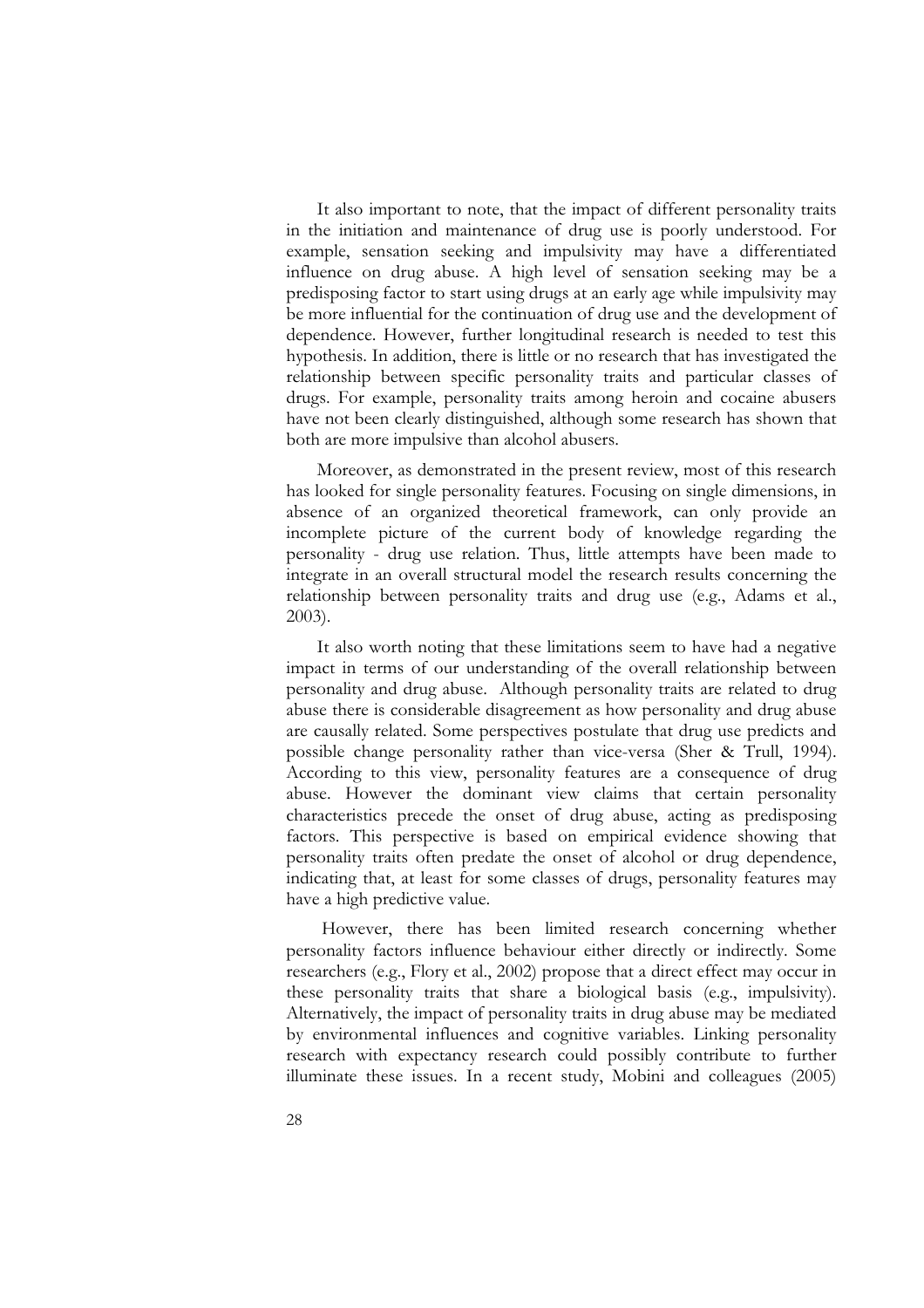found that individuals with high impulsivity had significantly higher levels of dysfunctional cognitions and sensation seeking.

Clearly, there is a need to test integrated models, incorporating both personality and cognitive constructs, as expectancies, to examine additive and interactive influences of these constructs on drug use/abuse. Whether expectancies mediate personality traits or are merely a "spurious epiphenomena" (Stacy et al., 1995; p. 654) of specific personality characteristics is still an issue open to discussion. The few studies that have taken these issues into account have shown various inconsistencies. Further longitudinal research is then necessary to better characterize the relation between personality and expectancies in the drug field.

#### **2. Personality traits and personality disorders**

Although considerable agreement has been reached concerning the relationship between comorbidity and drug dependence, insufficient attention has been paid to the overall issue of the causal relationship<br>between personality pathology and drug abuse (Hartnoll, 2004; Verheul et<br>al., 2000). Thus, although we do know that different psychiatric conditions are highly comorbid with substance abuse, many of the mechanisms by which these influences occur are not yet known.

Indeed, it is not yet well understood whether comorbid conditions start simultaneously or whether one predates the other or even if personality psychopathology and drug use might be linked to a third factor, such as genetic predisposition. The empirical evidence for the self-medication hypothesis or even for the view that chronic drug use may contribute to the development of different types of psychopathology is largely inconclusive.

Finally, the factors that mediate the relationship between personality traits and psychiatric conditions that are highly comorbid with substance abuse have only started to be examined. As demonstrated above, few studies, have for instance, systematically investigated the relationship between sensation seeking or impulsivity and drug use in subjects with different types of psychopathology.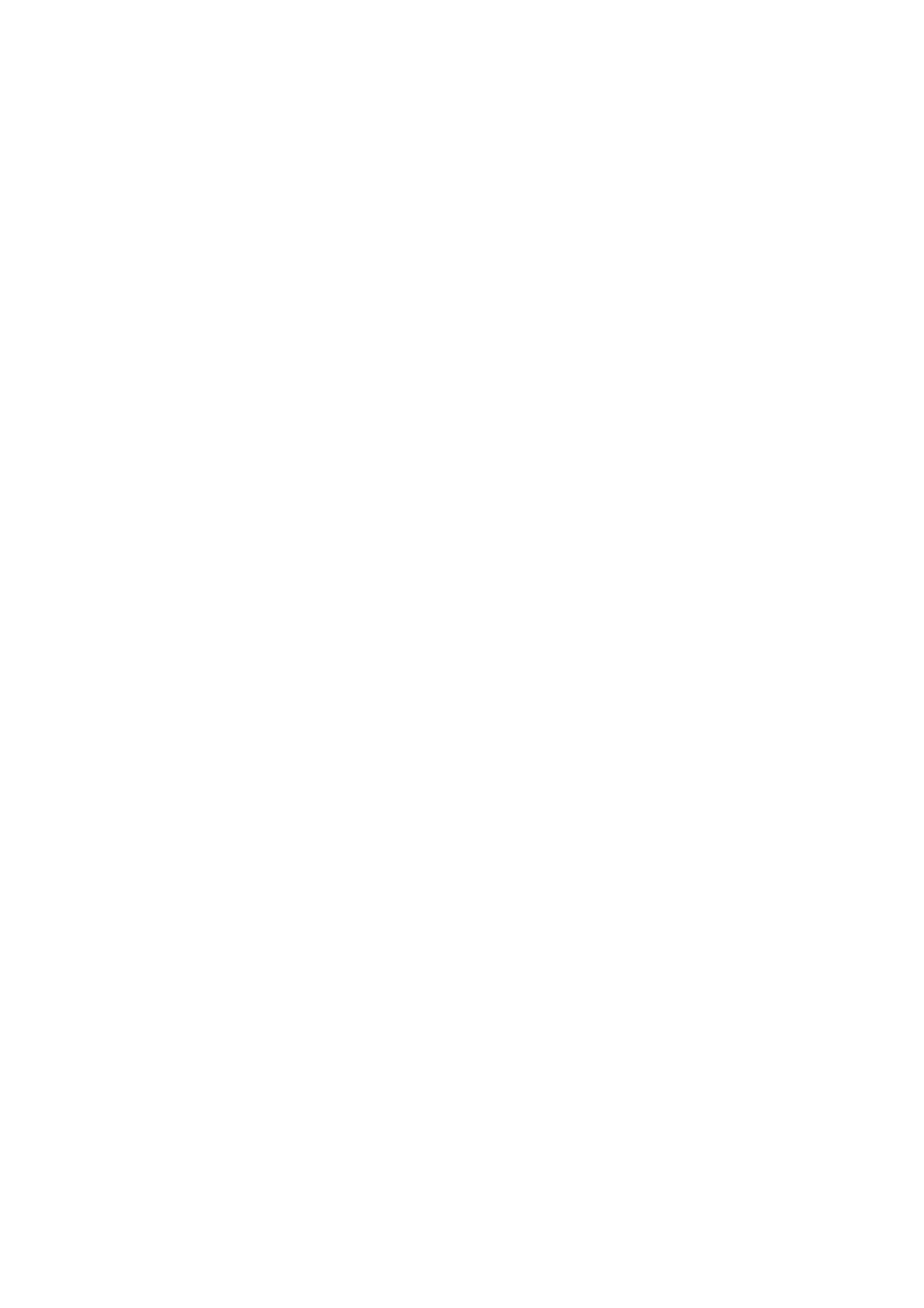#### **6. REFERENCES**

Adams, J. B., Heath, A. J., Young, S. E., Hewitt, J. K., Corley, R. P. & Stallings, M. C. (2003). Relationships between personality and preferred substance and motivations for use among adolescent substance abusers. *The American Journal of Drug and Alcohol Abuse, 3,* 691-712.

Anderson, K. G., Brown, S. A., Paulus, M.P., Schweinsburg, A. & Tapert, S. (2005). Examining personality and alcohol expectancies using functional magnetic resonance imaging (fMRI) with adolescents. *Journal of Studies on Alcohol, 66*, 323- 330.

Andrew, M., & Cronin, C. (1997). Two measures of sensation seeking as predictors of alcohol use among high school males. *Personality and Individual Differences, 22*, 393- 401.

Agosti, V., Levin, F. & Nunes, E. (2002). Rates of psychiatric comorbidity among U.S. residents with lifetime cannabis dependence. *American Journal of Drug and Alcohol Abuse, 28*, 643-651.

Andrucci, G. L., Archer, R. P., Pancoast, D. L., & Gordon, R. A. (1989). The relationship of MMPI and Sensation Seeking scales to adolescent drug use. *Journal of Personality Assessment, 53*, 253-266.

Allen, T. J., Moeller, F. G., Rhoades, H.M. & Cherek, D.R., (1998). Impulsivity and history of drug dependence. *Drug and Alcohol Dependence, 50*, 137-145.

Alessi, S. M. & Petry, N. M., (2003). Pathological gambling severity is associated with impulsivity in a delay discounting procedure. *Behavioural Process, 64*, 345–354.

Ainslie, G., (1975). Specious reward: A behavioural theory of impulsiveness and impulse control. *Psychological Bulletin, 82,* 463–496.

Ainslie, G.W., (1974). Impulse control in pigeons. *Journal of Experimental Analysis of Behavior, 21*, 485–489.

American Psychiatric Association (1980). Diagnostic and statistical manual of mental disorders (DSM-III). American Psychiatric Association. Washington, DC.

American Psychiatric Association (1987). *Diagnostic and statistical manual of mental disorders* (DSM-III-R), third revised ed. American Psychiatric Association. Washington, DC.

American Psychiatric Association (1994). *Diagnostic and statistical manual of mental disorders,* (DSM-IV). Washington, DC.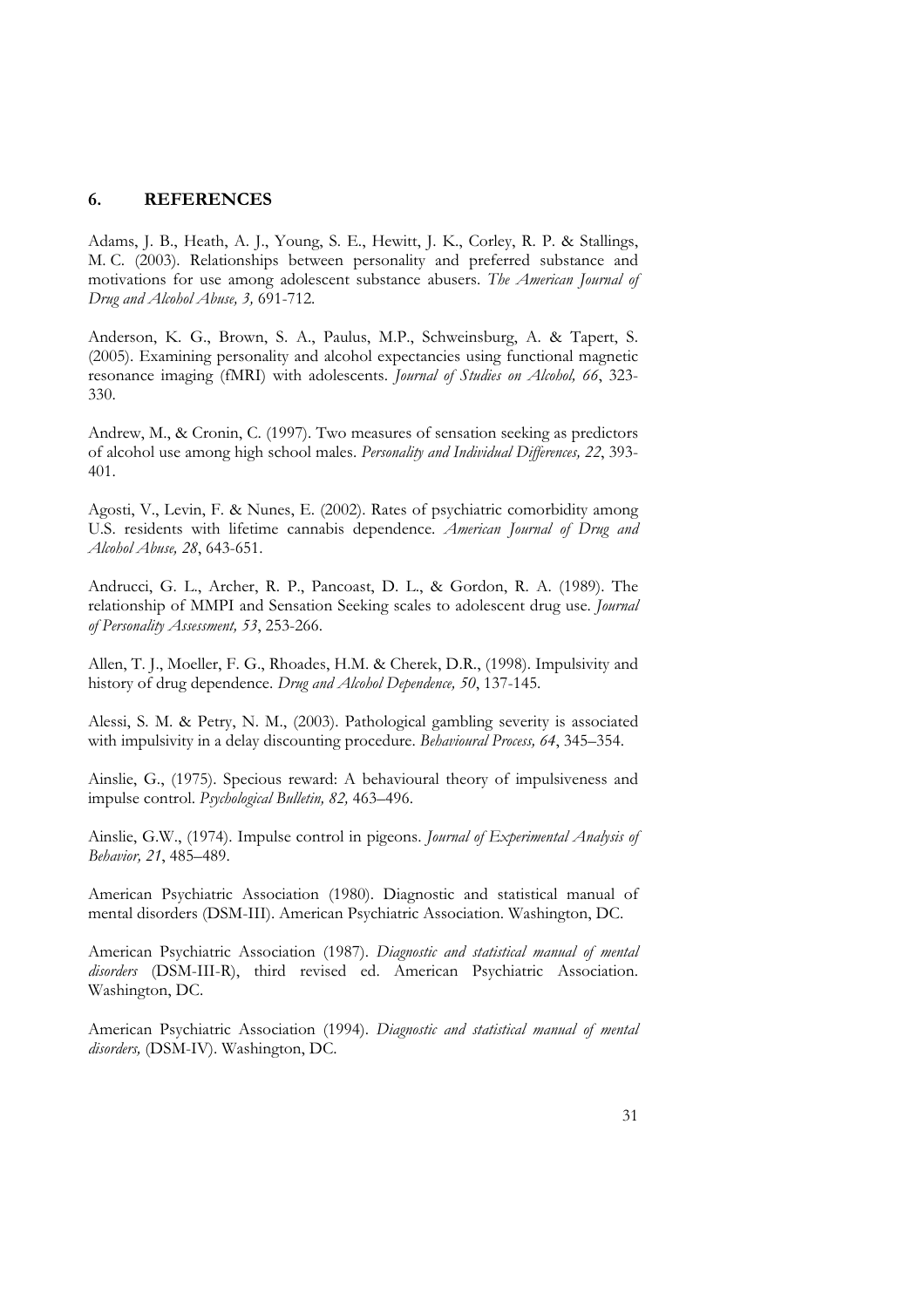American Psychiatric Association (2000). *Diagnostic and statistical manual of mental disorders,* (DSM-IV-TR). Washington, DC.

Babor, T. F., Hofmann, M., Del Boca, F. K., Hesselbrock, V. M., Meyer, R. E., Dolinsky, Z. S., Rounsaville, B. J. (1992). Types of alcoholics. I: Evidence for an empirically derived typology based on indicators of vulnerab *Archives of General Psychiatry, 49,* 599-608.

Baker, F., Johnson, M. W., & Bickel, W. K. (2003). Delay discounting in current and never-before cigarette smokers: Similarities and differences across commodity, sign, and magnitude. *Journal of Abnormal Psychology, 112*, 382-392.

Ball, S. A. (2005). Personality traits, problems and disorders: Clinical applications to substance use disorders. *Journal of Research in Personality, 39,* 84-102.

Ball, S. A., Carroll, K. M. & Rounsaville, B. J. (1994). Sensation seeking, substance abuse, and psychopathology in treatment-seeking and community cocaine abusers. *Journal of Consulting and Clinical Psychology, 62,* 1053-1057.

Ball, S. A., Tennen, H., Polling, J., Kranzler, H. & Rounsaville, B. J. (1999). Personality, temperament and character dimensions and the DSM-IV personality disorders in substance abusers. *Journal of Abnormal Psychology*,

Banken, J. A., Melchert, T. P & Thomas, V. H. (1999). Substance dependence and personality disorders: Comorbidity and treatment outcome in an inpatient treatment population. *Journal of Studies on Alcohol, 60*, 271, 283.

Bardo, M.T. & Mueller, C.W. Sensation seeking and drug abuse prevention from a biological perspective (1991). In: Donohew, L., Sypher, H.E. & Buroski, W.J. (Eds.), *Persuasive communication and drug abuse prevention*. Hill Erlbaum Assocs., Inc. (pp. 195-207).

Bardo, M. T.; Donohew, R.L.; Harrington, N. G. (1996). Psychobiology of novelty seeking and drug seeking behavior. *Behavioural Brain Research, 77*, 23-43.

Barnea, Z., Teichman, M., & Rahav, G. (1992). Personality, cognitive, and interpersonal factors in adolescent substance use: A longitudinal test of an integrative model. *Journal of Youth and Adolescence, 21*, 187-201.

Barratt, E. S., Patton, J. H. (1983). Impulsivity: cognitive, behavioural, and psychophysiological correlates. In: Zuckerman, M. (Ed.), *Biological bases of sensation seeking, impulsivity, and anxiety*. Erlbaum, Hillsdale, NJ.

Bates, M. E., Labouvie, E. W. & White H. R. (1986). The effect of sensation seeking needs on alcohol and marijuana use in adolescence. *Bullettin of the Society for Psychology of Addictive Behaviors, 5*, 29-36.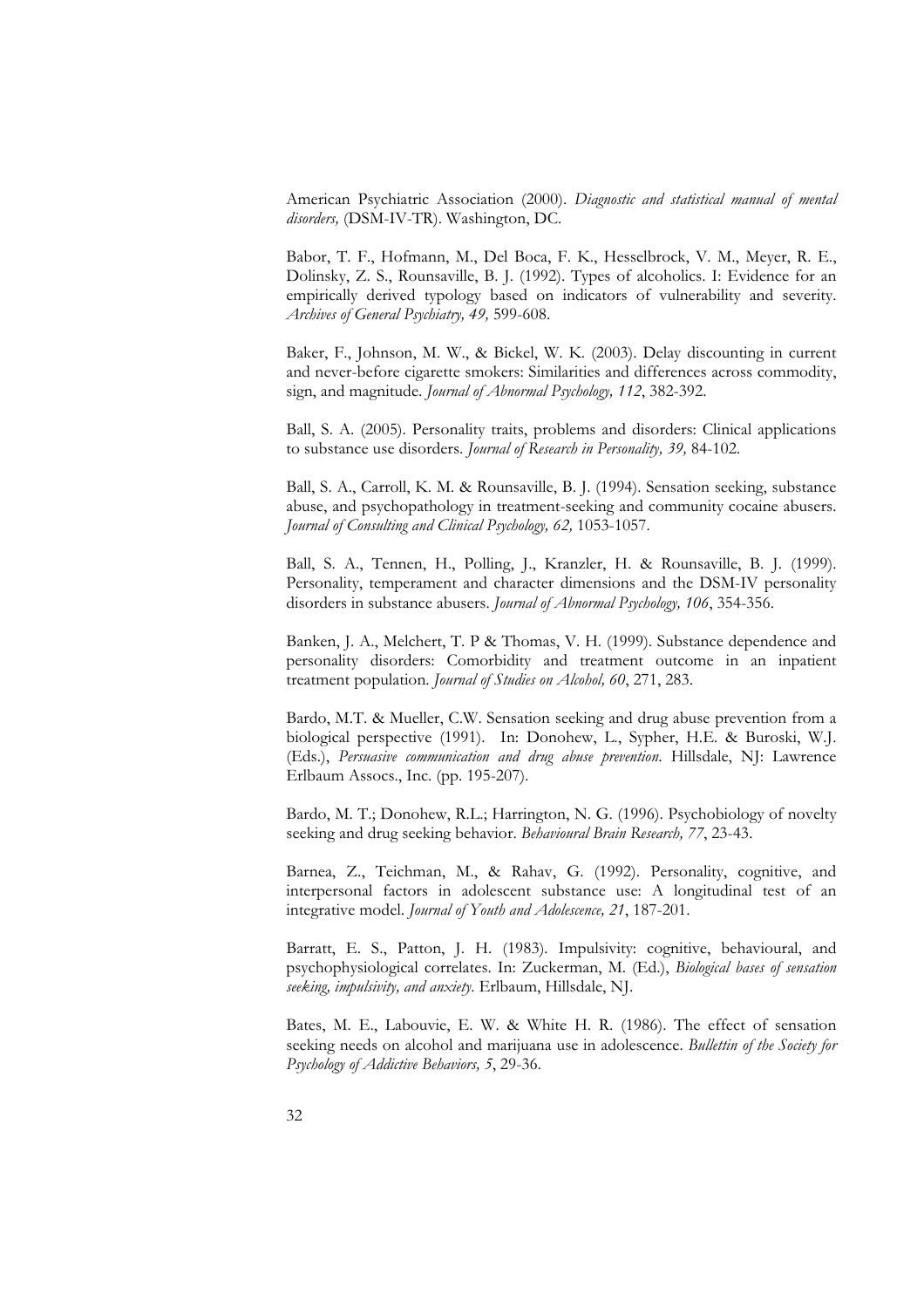Bates, M. E., White, H. R. & Labouvie, E. (1994). Changes in sensation-seeking<br>needs and drug use. In: Venturelly, P.J. (Ed.), *Drug Use in America: Social, Cultural,*<br>*and Political Perspectives*. Sudbury, MA: Jones & Bar

Benjamin, J., Li, L., Patterson, C., Greenberg, B. D., Murphy, D. L. & Hamer, D. H. (1996). Population and familial association between the D4 dopamine receptor gene and measures of novelty seeking. *Nature Genetics 12*, 81-84.

Bickel, W. K., Odum, A. L., & Madden, G. J. (1999). Impulsivity and cigarette smoking: Delay discounting in current, never, and ex-smokers. *Psychopharmacology, 146*, 447-454.

Bowden-Jones, O., Iqbal, M., Tyrer, P., Seivewright, N., Cooper, S., Judd, A. & Weaver, T. (2004). Prevalence of personality disorder in alcohol and drug services and associated comorbidity. *Addiction, 99*, 1306-1314.

Brocke, B., Beauducel, A., & Tasche, K. G. (1999). Biopsychological bases and behavioural correlates of sensation seeking: Contributions to a multilevel validation. *Personality and Individual Differences, 26*, 1103–1123.

Butler, G. K., & Montgomery, A. M. (2004). Impulsivity, risk taking and recreational ecstasy (MDMA) use. *Drug and Alcohol Dependence, 76*, 55-62.

Caspi, A., Begg, D., Dickson, N., Harrington, H., Langley, J., Moffitt, T. E., Silva, P. A. (1997). Personality differences predict health-risk behaviors in young adulthood: Evidence from a longitudinal study. *Journal of Personality and Social Psychology 73*, 1052-1063.

Christiansen, B. A. & Goldman, M. S. (1983). Alcohol-related expectancies versus demographic/background variables in the prediction of adolescent drinking. *Journal of Consulting and Clinical Psychology, 51*, 249-257.

Christiansen, B. A. & Goldman, M. S. & Inn, A. (1982). Development of alcoholrelated expectancies in adolescents: Separating pharmacological from sociallearning influences. *Journal of Consulting and Clinical Psychology, 50*, 336-344.

Christiansen, B. A., Smith, G. T., Roehling, P.M. & Goldman, M. S. (1989). Using alcohol expectancies to predict adolescent drinking behavior after one year. *Journal of Consulting and Clinical Psychology, 57*, 93-99.

Cloninger, C. R., Sigvardsson,S.,& Bohman, M. (1988). Childhood personality predicts alcohol abuse in young adults. *Alcoholism: Clinical and Experimental Research*, 12, 494-505.

Cloninger, C. R., Adolfsson, R. & Svrakic, N. M. (1996). Mapping genes for human personality. *Nature Genetics, 12*, 3-4.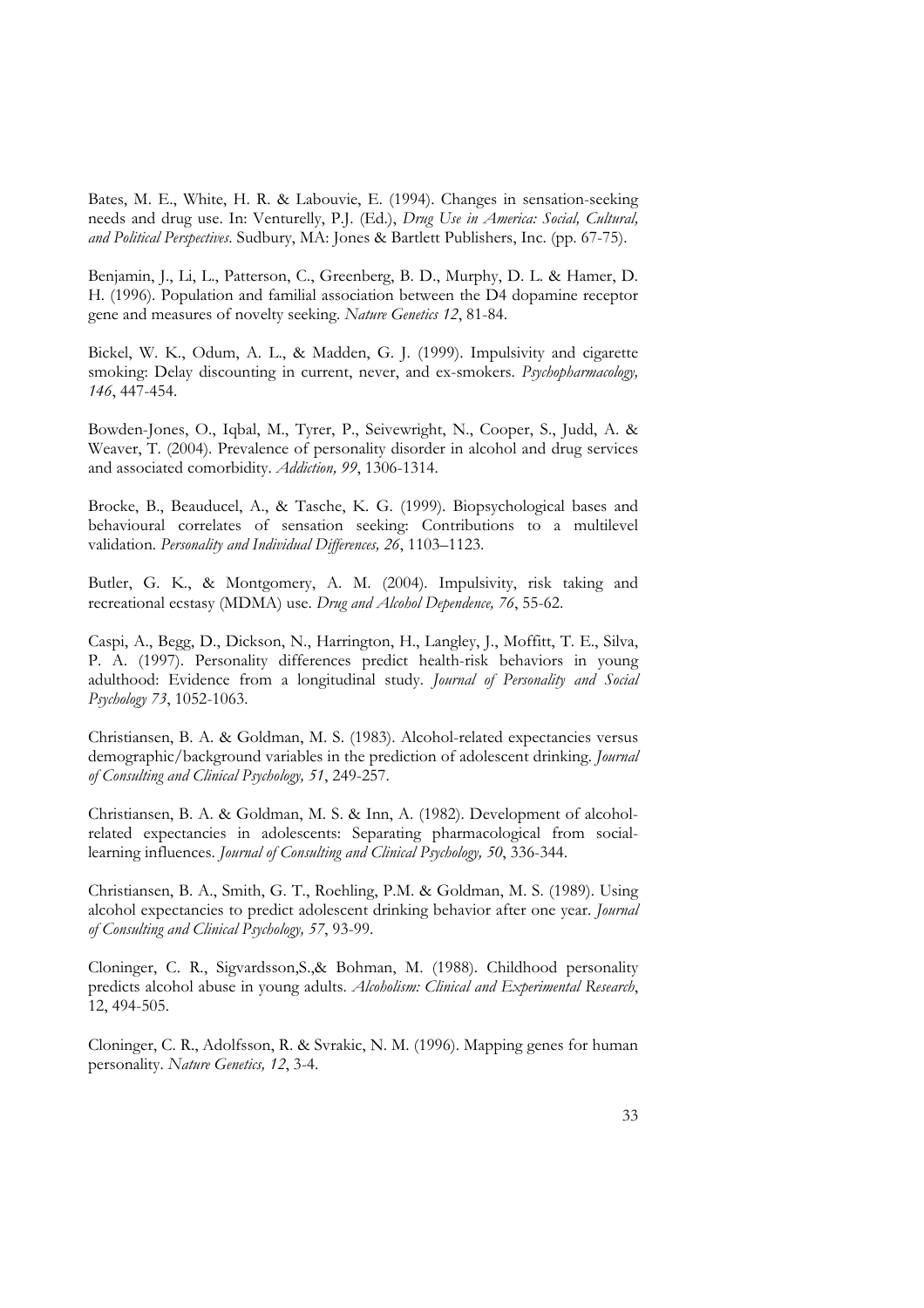Cohen, E. S., & Fromme, K. (2002). Differential determinants of young adult substance use and high-risk sexual behavior. *Journal of Applied Social Psychology, 32,* 1124–1150.

Colder, C. R., Chassin, L., Stice, E. M., & Curran, P. J. (1997). Alcohol expectancies as potential mediators of parent alcoholism effects on the development of adolescent heavy drinking. *Journal of Research on Adolescence, 7*, 349- 374.

Cronin, C. (1991). Sensation seeking among mountain climbers, *Personal and Individual Differences, 12*, 653-554.

Conway, K. P., Swendsen, J. D., Rounsaville, B. J., Merikangas, K. R. (2002).<br>Personality, drug of choice, and comorbid psychopathology among substance<br>abusers. *Drug and Alcobol Dependence*, 65, 225-234<br>Conway, K. P.; Kan

Personality, substance of choice, and polysubstance involvement among substance dependent patients. *Drug and Alcohol Dependence, 71*, 65-75.

Dawe, S., & Loxton, N. J. (2004). The role of impulsivity in the development of substance use and eating disorders. *Neuroscience and Biobehavioural Reviews, 28*, 343- 351.

Dawe, S., Gullo, M. & Loxton, N. (2004). Reward drive and rush impulsiveness as dimensions of impulsivity: Implications for substance misuse. *Addictive Behaviors, 29*, 1389-1405.

DeJong, C.A., van den Brink, W., Hartevedt, F.M.& van der Wielen, E.G. (1993). Personality disorders in alcoholics and drug addicts. *Comprehensive Psychiatry, 34*, 87- 94.

Desrichard, O. &, Denarie, V. (2005). Sensation seeking and negative affectivity as predictors of risky behaviors: A distinction between occasional versus frequent risk-taking. *Addictive Behaviors, 30*, 1449-1453.

Dom, G., Hulstijn, W. & Sabbe, (2006). Differences in impulsivity and sensation seeking between early-and late-onset alcoholics. *Addictive Behaviors, 31*, 298-308.

Dinn, W. M., Ayciceggis, A., & Harris, C. L. (2004). Cigarette smoking in a student sample: Neurocognitive and clinical correlates. *Addictive Behaviors, 29*, 107-126.

Donohew, L., Finn, S. & Christ, W. (1998). The nature of the news revisited: The role of affect, schemas and cognition. In L. Donohew, H. Sypher and T. Higgins (Eds.), *Communication, social cognition and affect*. Lawrence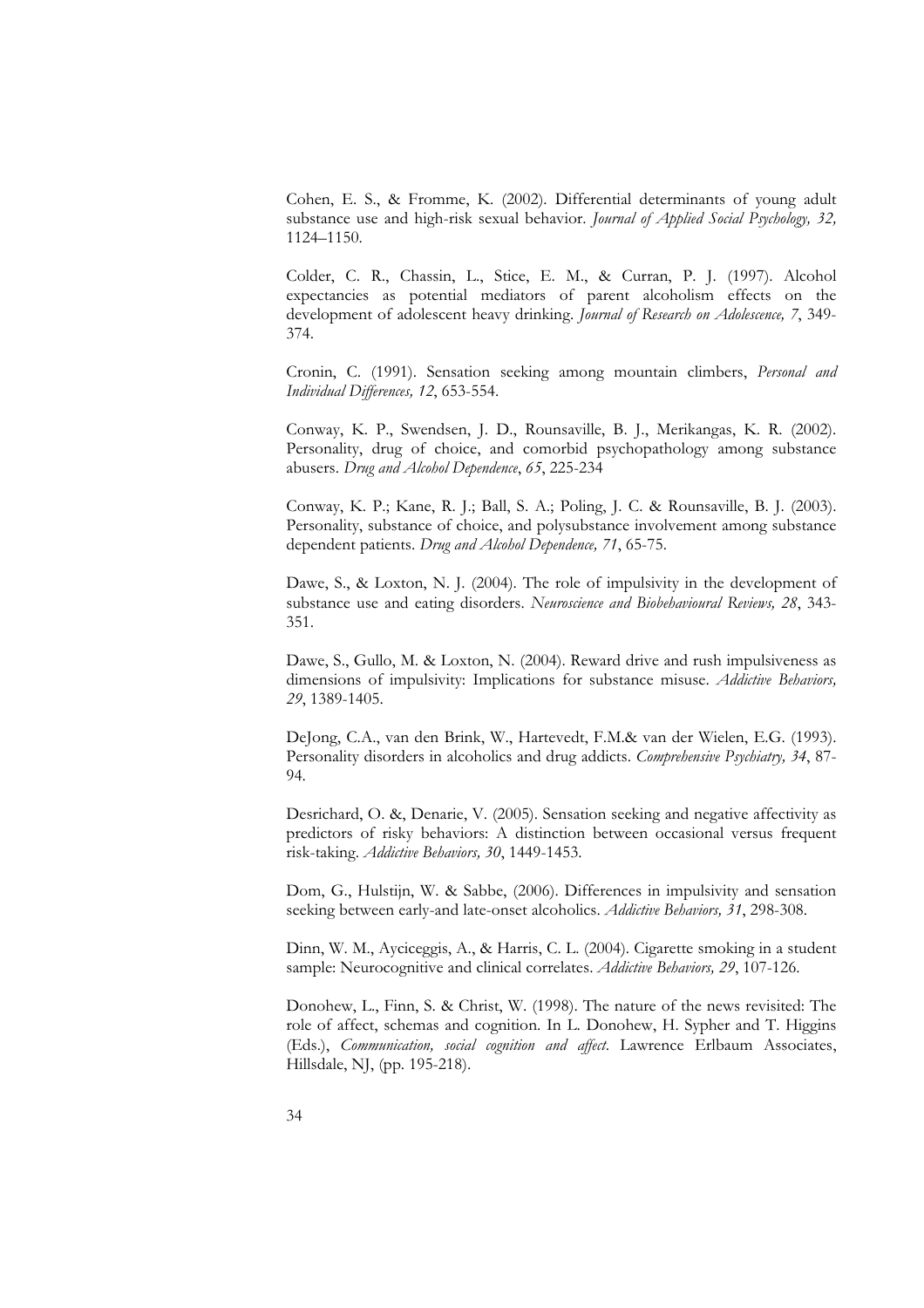Donohew, L., Helm, D., Lawrence, P. & Shatzer, M. (1990). Sensation seeking, marijuana use and responses to prevention messages: implications for public health<br>campaigns. In R. Watson (Ed.), *Prevention and treatment of drug and alcohol abuse*.<br>Humana Press: Clifton, NJ (pp. 77-93).<br>Earleywine, M.,

Ebstein, R.P., Novick, O., Umansky, R., Priel, B., Osher, Y., Blaine, D., Bennett, E.R., Nemanov, L., Katz, M. & Belmarker, R.H. (1996). Dopamine D4 receptor (D4DR) exon III polymorphism associated with the human personality trait of novelty seeking. *Nature Genetics, 12*, 78-80.

Evenden, J.L., (1999). Varieties of impulsivity. *Psychopharmacology 146*, 348-361.

Everett, M. W. & Palmgreen, P. (1995). Influences of sensation seeking, message sensation value, and program context on effectiveness of anti-cocaine public service announcements. *Health Communication, 7*, 225-248.

Forsyth, G. and Hundleby, J. D. (1987). Personality and situation as determinants of desire to drink in young adults, *International Journal of the Addicions, 22*, 653-669.

Franques, P., Auriacombe, M., Piquemal, E.; Verger, M., Brisseau-Gimenez, S., Grabot, D. & Tignol, J. (2003). Sensation seeking as a common factor in opioid dependent subjects and high risk sport practicing subjects. A cross sectional study. *Drug and Alcohol Dependence, 69,* 121-126.

Gerbing, D. W., Ahadi, S.A., Patton, J. H., (1987). Toward a conceptualisation of impulsivity: components across the behavioural and self-report domains. *Multivarariate Behavioural Research, 22*, 357-379.

de Girolamo, G. & Reich, J. H. (1993). *Personality disorders*. Geneva: World Health Organization.

Fieldman, N. P. & Woolfolk, R. L. (1995). Dimensions of self-concept: A comparison of heroin and cocaine addicts. *American Journal of Drug and Alcohol Abuse, 21*, 315-323.

Fisher, L.A., Elias, J.W., Ritz, K., (1998). Predicting relapse to substance abuse as a function of personality dimensions. *Alcohol and Clinical Experimental Research 22*, 1041 -1047.

Flory, K., Lynam, D., Milich, R., Leukefeld, C. & Clayton, R. (2002). The relations among personality, symptoms of alcohol and marijuana abuse, and symptoms of comorbid psychopathology: Results from a community sample. *Experimental and Clinical Psychopharmacology, 10*, 1064-1297.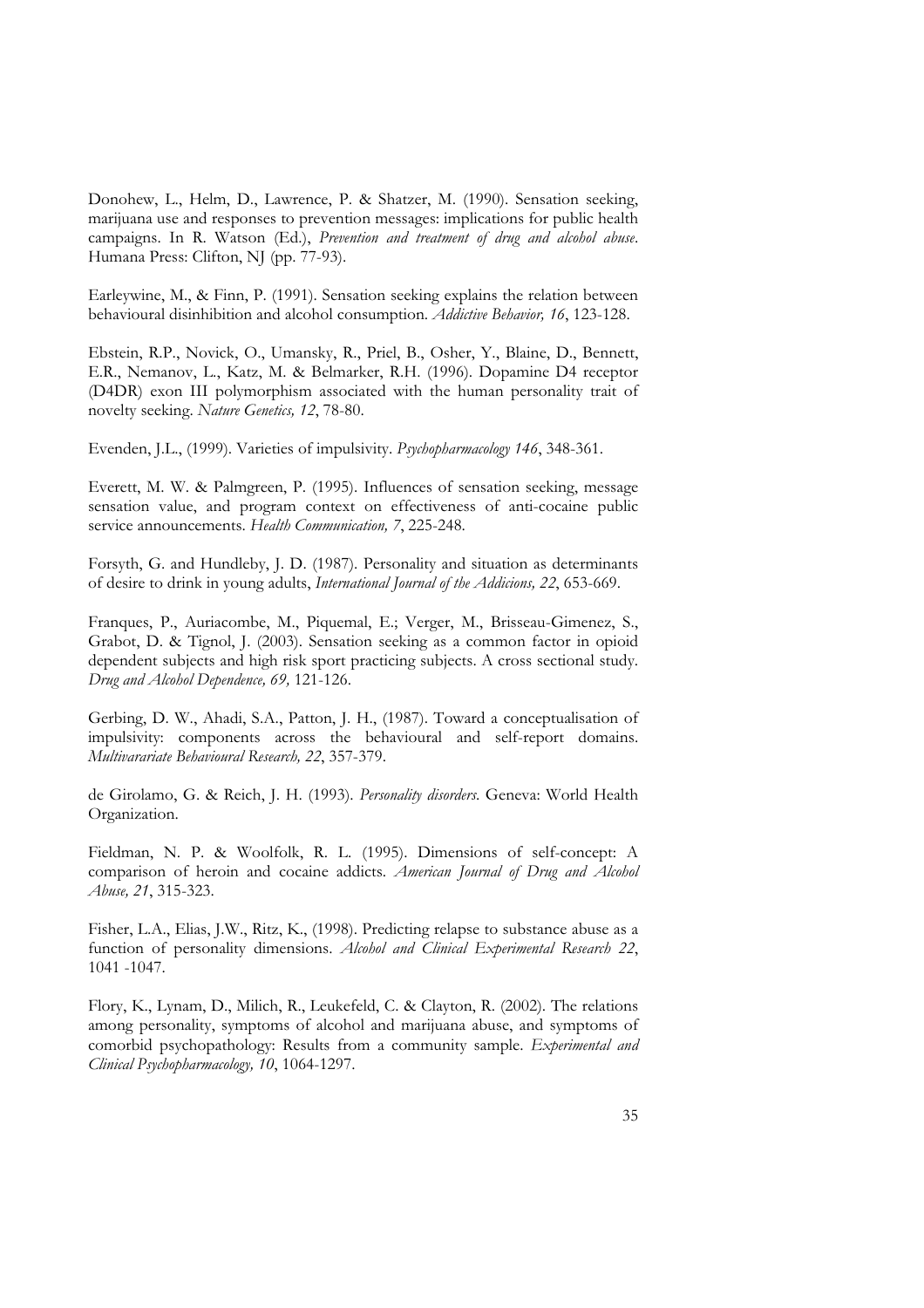Haas, N., Huggins, N., Khuder, S., Mclellan, A., Milby, M., Schumaker, J., Sims, M. & Woody, G. (1996). Psychiatric comorbidity: Prevalence in methadone maintenance treatment. *American Journal of Drug and Alcohol Abuse, 22,* 95-102.

Hartnoll, R. (2004). *Drugs and drug dependence: Linking research, policy and practice*. Strasbourg: Council of Europe Publishing.

Hayaki, J.; Stein, M.; Lassor, J.; Herman, D. & Anderson, B. (2005). Adversity among drug users: relationship to impulsivity. *Drug and Alcohol Dependence, 78*, 65- 71.

Hipwell, A. E., Loeber, R., Sembower, M. A., Stouthamer-Loeber, M. & White, H. R. (2005). Young girls' expectancies about the effects of alcohol, future intentions and patterns of use. *Journal of Studies on Alcohol, 66*, 630-641.

Hittner, J. B. & Swickert, R. (2005). Sensation seeking and alcohol use. *Addictive Behaviors* (in press).

Horvath, L. S., Milich, R., Lynam, D. Leukefeld, C. & Clayton, R. (2004). Sensation seeking and substance use: A cross-lagged design. *Individual Differences Research, 2*, 173-183.

Hymbaugh, K. & Garrett, J. (1974). Sensation seeking among skydivers. *Perceptual and Motor Skills, 38*,118-123.

Jaffe, L.T. & Archer, R.P., (1987). The prediction of drug use among college students from MMPI, MCMI, and sensation seeking scales. *Journal of Personality Assessment 51*, 243 - 253.

Jaroni, J. L., Wright, S. M., Lerman, C., & Epstein, L. H. (2004). Relationship between education and delay discounting in smokers. *Addictive Behaviors, 29*, 1171- 1175.

Jessor, R. & Jessor, S. L. (1977). *Problem behavior and psychosocial development: A longitudinal study of youth*. New York: Academic Press.

Jones, B.T., Corbin, W. & Fromme, K. (2001). A review of expectancy theory and alcohol consumption. *Addiction, 96*, 57-72.

Kandel, D. B.; Huang, F. & Davies, M. (2001). Comorbidity between patterns of substance use dependence and psychiatric syndromes. *Drug and Alcohol Dependence, 64*, 233-241.

Kerr, J.S. (1996). Two myths of addiction: the addictive personality and the issue of free choice. *Human Psychopharmacology, 11*, 9-13.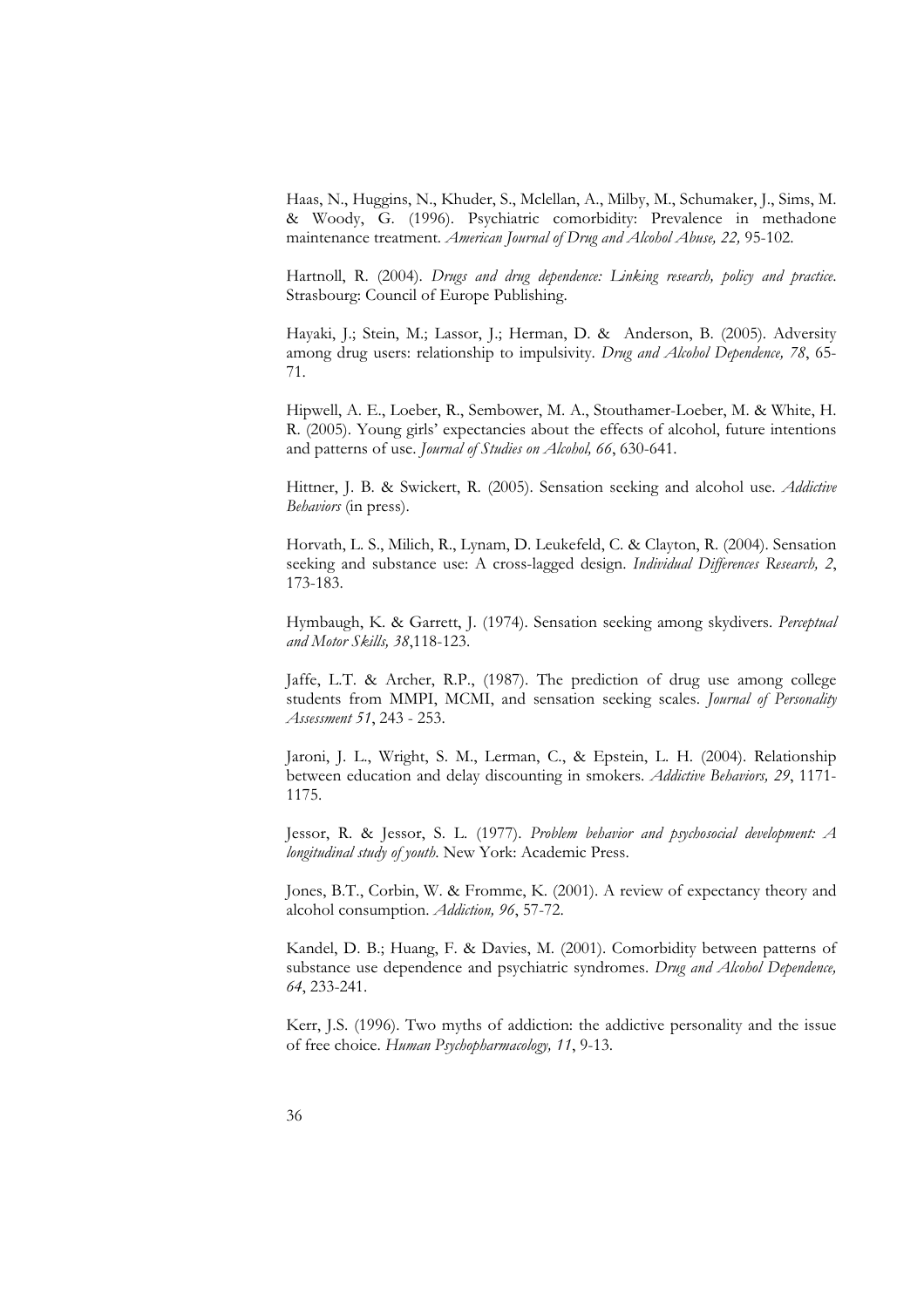Kilpatrick, D. G., Sutker, P. B. & Smith, A. D. (1976). Deviant drug and alcohol use: The role of anxiety, sensation seeking, and other personality variables. In:<br>Zuckerman, M. & Spielberger, C.D. (Eds.) *Emotions and Anxiety: New Concepts,*<br>*Methods, and Applications*, Hillsdale, NJ: Lawrence Erlbaum 278).

Kohn, P. M. & Annis, H. M. (1997). Drug use and four kinds of novelty seeking. *British Journal of Addiction, 72*, 135-142.

Kosten, T. A., Ball, S. A. & Rounsaville, B. J. (1994). A sibling study of sensation seeking and opiate addiction. *Journal of Nervous and Mental Diseases, 182*, 284-289.

Kranzler, H. R., Satel, S. & Apter, A. (1994) Personality disorders and associated features in cocaine-dependent inpatients. *Comprehensive Psychiatry, 35*, 335-340.

Krueger, R. F., Caspi, A., Moffitt, T. E., Silva, P. A. & McGee, R. (1996). Personality traits are differentially linked to mental disorders: A multitrait multidiagnosis study of an adolescent birth cohort. *Journal of Abnormal Psychology, 105*, 299-312.

Krueger, R. F., Caspi, A., Moffitt, T. E., & Silva, P. A. (1998). The structure and stability of common mental disorders (DSM-III-R): A longitudinal-epidemiological study. *Journal of Abnormal Psychology, 107*, 216-227.

Lane, S. D., Cherek, D. R., Rhoades, H. M., Pietras, C. J. & Tcheremissine, O. V. (2003). Relationships among laboratory and psychometric measures of impulsivity: Implications in substance abuse and dependence. *Addiction* 

Logue, A. W., Pena-Correal, T. E., Rodriguez, T. E. & Kahela, E. (1986). Self control in adult humans: Variations in positive reinforcer amount and delay. *Journal of Experimental Analysis of Behavior, 46, 159-173.*<br>Malle, B. F. & Neubauer, A. C., (1991). Impulsivity, reflection, and questionnaire

response latencies: No evidence for a broad impulsivity trait. *Personality and Individual Differences 12*, 865-871.

Malow, R. M., West, J. A., Williams, J. L., & Sutker, P. B. (1989). Personality disorders classification and symptoms in cocaine and opioid addicts. *Journal of Consulting and Clinical Psychology, 57*, 765-767.

McCarthy, D. M., Miller, T. L., Smith, G. T. & Smith, J. A. (2001). Disinhibition and expectancy in risk for alcohol use: Comparing black and white college samples. *Journal of Studies on Alcohol 62*, 313-321.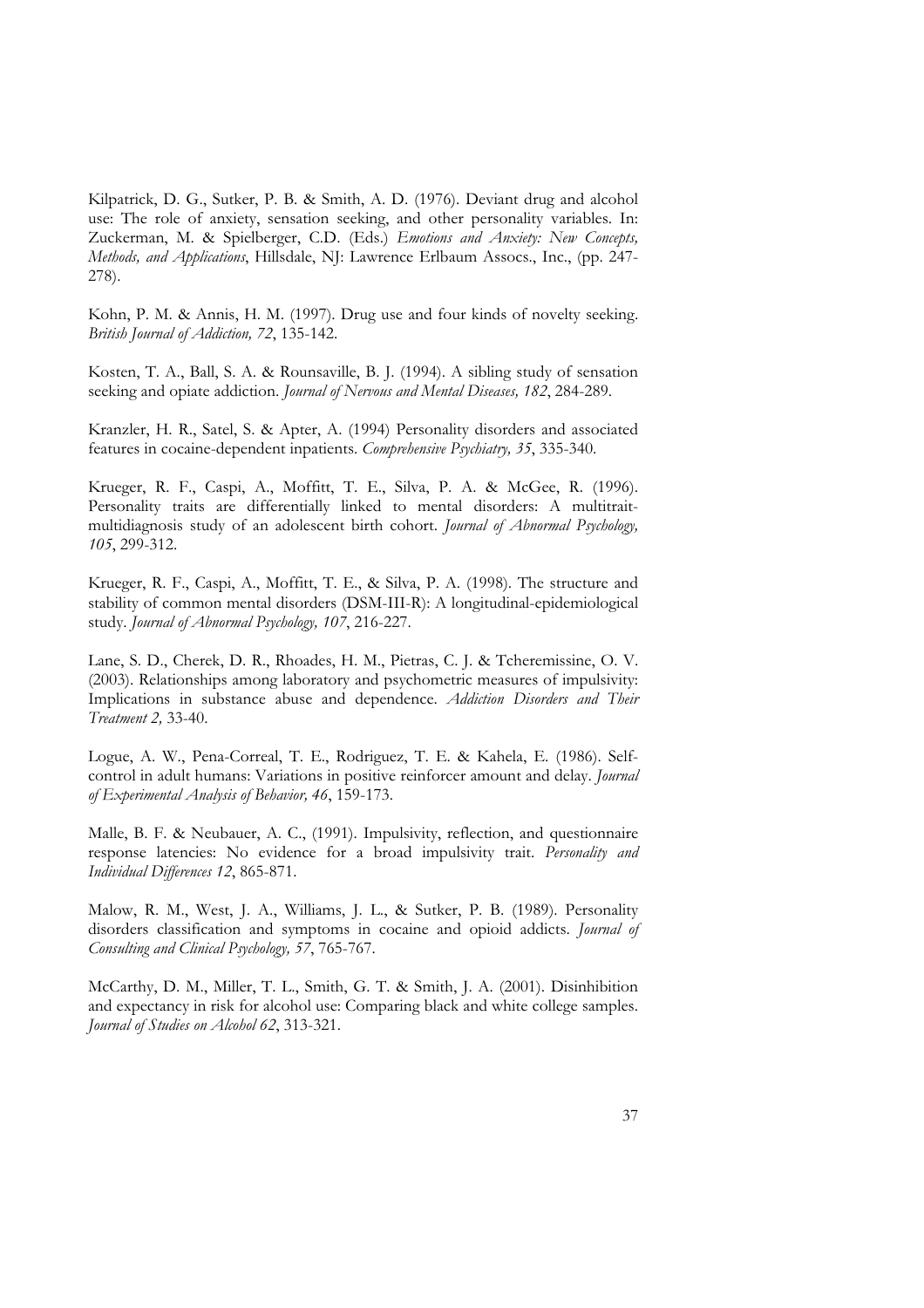McGue, M., Iacono, W. G., Legrand, L. N. & Elkins, I. (2001). Origins and consequences of age of first drink: II. Familial risk and heritability. *Alcoholism Clinical Experimental Research, 25*, 1166-1173.

McKee, S. A., Hinson, R. E., Wall, A. & Spriel, P. (1998). Alcohol outcome expectancies and coping styles as predictors of alcohol use in young adults. *Addictive Behaviors, 23,* 17-22.

Merinkingas, K. R.; Mehta, R. L.,Molnar, B. E., Walters, E. E. & Swedsen, J. D. (1998). Comorbidity of substance use disorders with mood and anxiety disorders: Results of the International Consortium in Psychiatric Epidemiology. *Addictive Behaviors, 23*, 893-907.

Mitchell, S. H. (1999). Measures of impulsivity in cigarette smokers and non smokers. *Psychopharmacology, 146*, 455-464.

Mobini, S., Pearce, M., Grant, A., Mills, J. & Yeomans, M. (2005). The relationship between cognitive distortions, impulsivity and sensation seeking in a non-clinical population sample. *Personality and Individual Differences, 40,* 1153-1163.

Moeller, F. G., Barratt, E. S., Dougherty, D. M., Schmitz, J. M. & Schwann, A. C. (2001). Psychiatric aspects of impulsivity. *American Journal of Psychiatry, 158*, 1783- 1793.

Nace, E.P., Davis, C.W. & Gaspari, J.P. (1991). Axis II comorbidity in substance abusers. *American Journal of Psychiatry, 148*, 118-120.

Nathan, P.E., (1988). The addictive personality is the behavior of the addict. *Journal of Clinical and Consulting Psychology 56*, 183 -188.

Neighbors, C., Walker, D. & Larimer, M. (2003). Expectancies and evaluations of alcohol effects among college students: Self-determination as a moderator. *Journal of Studies on Alcohol, 64*, 292-300.

Newcomb, M. D., & Bentler, P. M. (1988). *Consequence of Adolescent Drug Use: Impact on the Lives of Young Adults*. Sage, Beverly Hills, CA.

Newcomb, M. D., Chou, C. P., Bentler, P. M., & Huba, G. J. (1988). Cognitive motivations for drug use among adolescents: Longitudinal tests of gender differences and predictors of change in drug use. *Journal of Counseling* 

Noar, S. M., Laforge, R. G., Maddock, J. E. & Wood, M. D. (2003). Rethinking positive and negative aspects of alcohol use: Suggestions from a comparison of alcohol expectancies and decisional balance. *Journal of Studies on Alcohol, 64*, 60-68.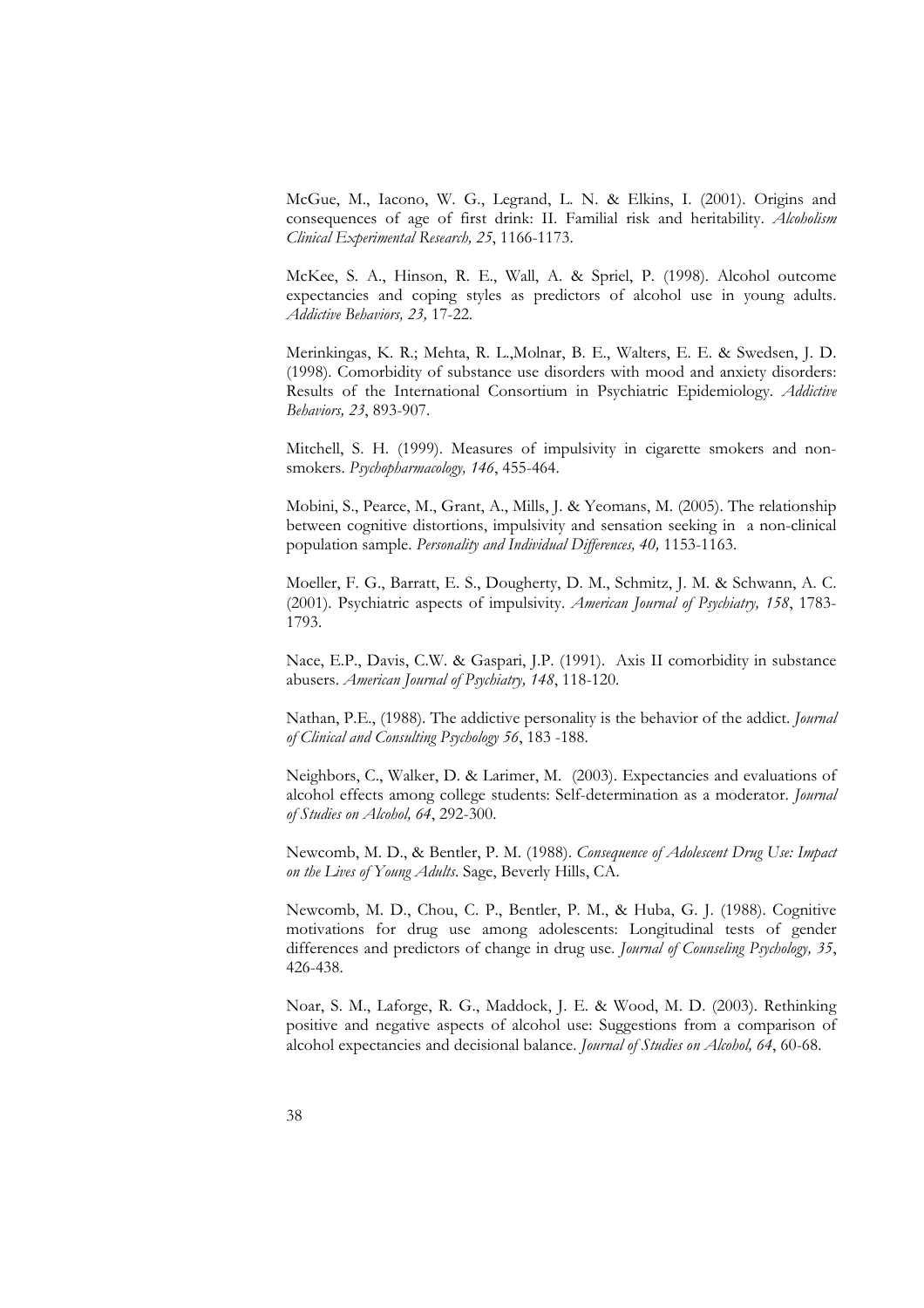Odum, A.L., Madden, G .J., Badger, G. J. & Bickel, W. K., (2000). Needle sharing in opioid-dependent outpatients: Psychological processes underlying risk. *Drug and Alcohol Dependence, 60*, 259-266.

Patton, J. H., Stanford, M. S. & Barratt, E. S. (1995). Factor structure of the Barratt impulsiveness scale. *Journal of Clinical Psychology, 51,* 768-774.

Patkar, A. A., Murray, H. W., Manelli, P., Gottheil, E., Weinstein, S. P., & Vergare, M. J. (2004). Pre-treatment measures of impulsivity, aggression, and sensation seeking are associated with treatment outcome for African-American cocainedependent patients. *Journal of Addictive Disorders, 23*, 109-122.

Pedersen, W. (1991). Mental health, sensation seeking, and drug use patterns: A longitudinal study. *British Journal of the Addictions, 86*, 195-204.

Pedersen, W., Clausen, S. E. & Lavik, N. J., (1989). Patterns of drug use and sensation seeking among adolescents in Norway. *Acta Psychiatrica Scandinavia 79*, 386-390.

Petry, N. (2001). Substance abuse, pathological gambling, and impulsiveness. *Drug and Alcohol Dependence, 63*, 29 -38.

Potgieter, J. & Bisschoff, F. (1990). Sensation seeking among medium and low risk sports. *Perceptual and Motor Skills, 71*, 1203-1206.

Potts, R., Martinez, I. G., & Dedmon, A. (1995). Childhood risk taking and injury: Self-report and informant measures. *Journal of Pediatric Psychology, 20* , 5-12.

Poulos, C. & Parker, J.L. (1995). Impulsivity predicts individual susceptibility to high levels of alcohol self-administration. *Behavioural Pharmacology 6*, 810-814.

Prescott, C.A., Neale, M.C., Corey, L.A., & Kendler, K.S. (1997). Predictors of problem drinking and alcohol. dependence in a population-based sample of female twins. *Journal of the Studies of Alcohol 58*, 167-181.

Reynolds, B., Richards, J. B., Horn, K., & Karraker, K. (2004). Delay discounting and probability discounting as related to cigarette smoking status in adults.

*Behavioural Processes, 65*, 35-42. Roberti, J. (2004). A review of behavioural and biological correlates of sensation seeking. *Journal of Research in Personality 38,* 256-279.

Rounsaville, B. J., Weissman, M. M., Kleber, H., & Wilber, C. (1987) Heterogeneity of psychiatric diagnosis in treated opiate addicts. *Archives of General Psychiatry 39*,161-166.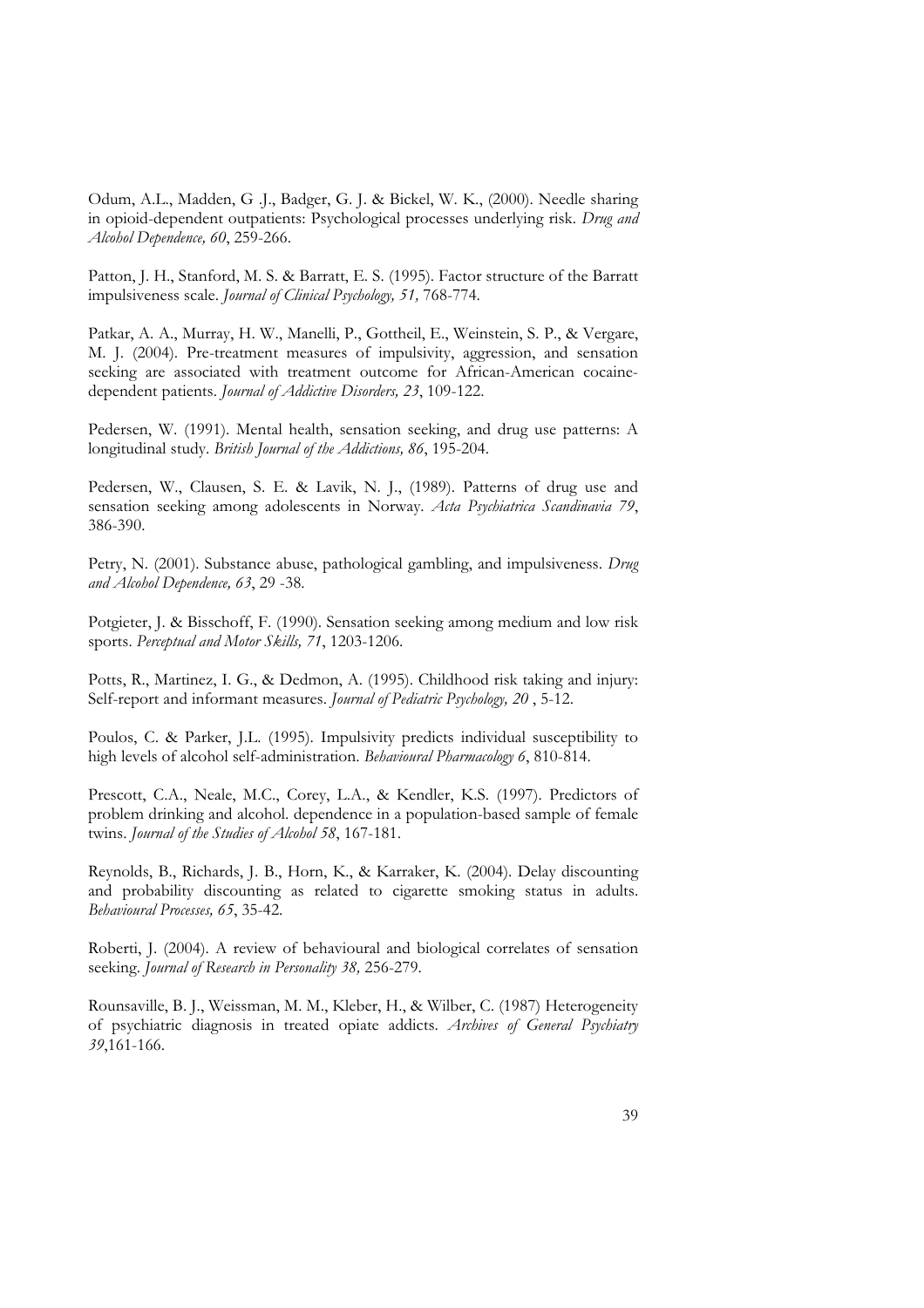Ross, S.; Dermatis, H., Levounis, P & Galanter, M. (2003). A comparison between dually diagnosed inpatients with and without Axis II comorbidity and the relationship to treatment outcome. *American Journal of Drug and Alco* 

Sheier, L. M. (2001). Etiologic studies of adolescent drug: A compendium of data resources and their implications for prevention. *The Journal of Primary Prevention, 22*, 125-168.

Schwartz, R. M., Burkhart, B. R. & Green, B. (1978). Turning on or turning off: Sensation seeking or tension reduction as motivation determinants of alcohol use. *Journal of Consulting and Clinical Psychology, 46*,1144-1145.

Scourfield, J., Stevens, D. E. & Merikangas, K. R. (1996). Substance abuse, comorbidity and sensation seeking: Gender differences. *Comprehensive Psychiatry, 37*, 384-392.

Segal, B. & Singer, J. L. (1976). Daydreaming, drug and alcohol use in college students: a factor analytic study. *Addictive Behaviors, 1*, 227-235.

Sher, K. J., Bartholow, B. D., & Wood, M. D. (2000). Personality and substance use disorders: A prospective study. *Journal of Consulting and Clinical Psychology, 68*, 229-818.

Sher, K. J., & Trull, T. J. (1994). Personality and disinhibitory psychopathology: Alcoholism and antisocial personality disorder. *Journal of Abnormal Psychology, 103*, 92 -102.

Sher, K. J., Walitzer, K. S., Wood, P. K. & Brent, E. D. (1991). Characteristics of children of alcoholics: Putative risk factors, substance use and abuse, and psychopathology. *Journal of Abnormal Psychology, 100*, 427-448.

Simons, J. F., Gaher, R. M., Correia, C. J. & Bush, J. A. (2005). Club drug use among college students. *Addictive Behaviors, 30*, 1619-1624.

Skinstad, A. H. & Swain, A. (2002). Comorbidity in a clinical sample of substance abusers. *American Journal of Drug and Alcohol Abuse, 27*, 45-52

Skinner, M. D., Aubin, Henri-Jean, & Berlin, I. (2004). Impulsivity in smoking, non-smoking, and ex-smoking alcoholics. *Addictive Behaviors, 29*, 973-978.

Swann, A.C., Bjork, J. M., Moeller, F. G. & Dougherty, D. M., (2002). Two models of impulsivity: Relationship to personality traits and psychopathology. *Biological Psychiatry, 51,* 988-994.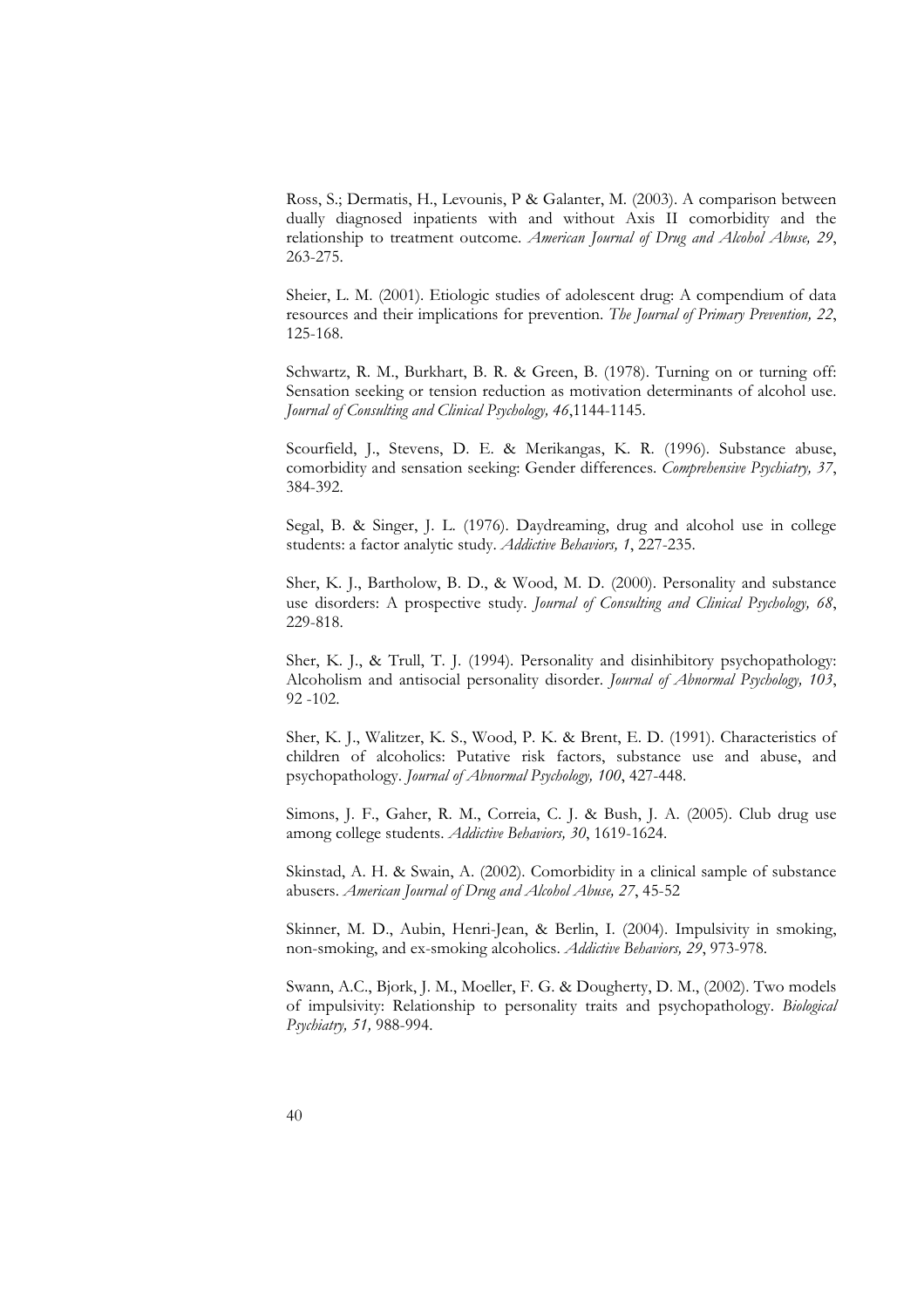Stacy, A. W., Newcomb. M. D. & Bentler, P. M. (1991). Cognitive motivation and problem drug use: A nine-year longitudinal study. *Journal of Abnormal Psychology, 100*, 502-515.

Stacy, A. W., Newcomb, M. D., & Bentler, P. M. (1993). Cognitive motivation and sensation seeking as long-term predictors of drinking problems. *Journal of Social and Clinical Psychology, 11*, 1-21.

Stacy, A. W., Newcomb, M. D., & Bentler, P. M. (1995). Expectancy in mediational models of cocaine use. *Personal and Individual Differences, 19,* 655-667.

Stinson, F. S., Grant, B. F., Dawson, D. A., Ruan, W. J., Huang, B. & Saha, T. (2005). Comorbidity between DSM-IV alcohol and specific drug use disorders in the United States: Results from the National Epidemiologic Survey on Alcohol and Related Conditions. *Drug and Alcohol Dependence, 80*, 105-116.

Teichman, M., Barnea, Z. & Rahav, G. (1989). Sensation seeking, state and trait anxiety and depressive mood in adolescent substance users, *International Journal of the Addicions, <sup>24</sup>*, 87-99.

Watson, D., & Clark, L. A. (1993). Behavioural disinhibition versus constraint: A dispositional perspective. In Wegner, D. M., and Pennebaker, J. W. (eds.), *Handbook of mental control*. Prentice Hall, Englewood Cliffs, N.J.

Weiss, R. D., Mirin, S. M., Griffin, M. L., Gunderson, J. G. & Hufford, C. (1993). Personality disorders in cocaine dependence. *Comprehensive Psychiatry, 34*, 145-149.

Weissman, M. M. (1993). The epidemiology of personality disorders: A 1990 update. *Journal of Personality Disorders,1,* 44-62.

Williams, A. & Clark, D. (1998). Alcohol consumption in university students: The role of reasons for drinking, coping strategies, expectancies, and personality traits. *Addictive Behaviors, 23*, 371-378.

Willis, T. A., Windle, M. & Cleary, S. (1998). Temperament and novelty seeking in adolescent substance use: Convergence of dimensions of temperament with constructs from Cloninger's theory. *Personality Processes and Indiv* 387-406.

White, H. R. & Bates, M. E. (1993). Self-attributed consequences of cocaine use. *International Journal of the Addictions, 20*, 187-209.

Whiteside, S. P., & Lynam, D. R. (2003). Understanding the role of impulsivity and externalizing psychopathology in alcohol abuse: Application of the UPPS impulsive behavior scale. *Experimental and Clinical Psychopharmaco*